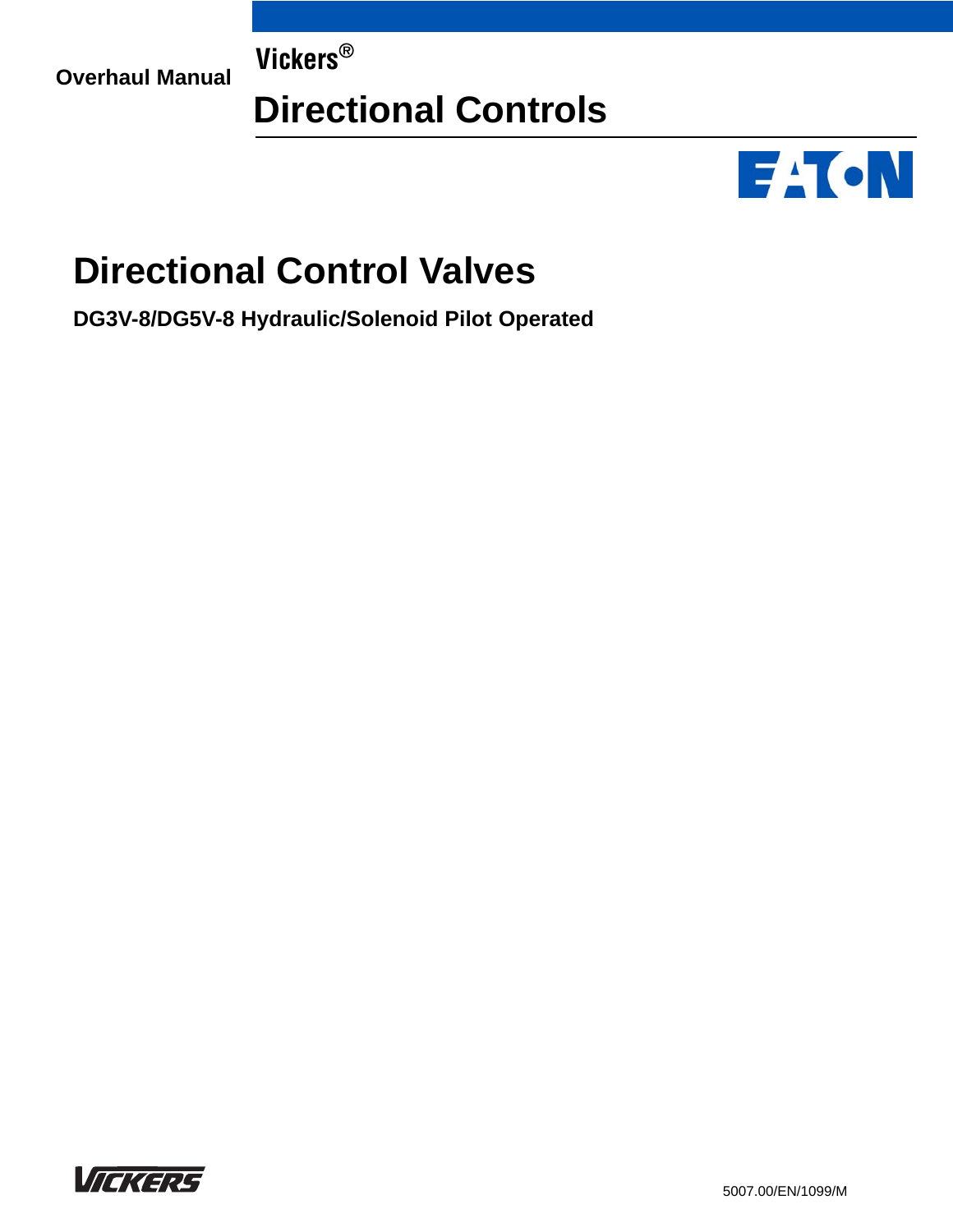## **Contents**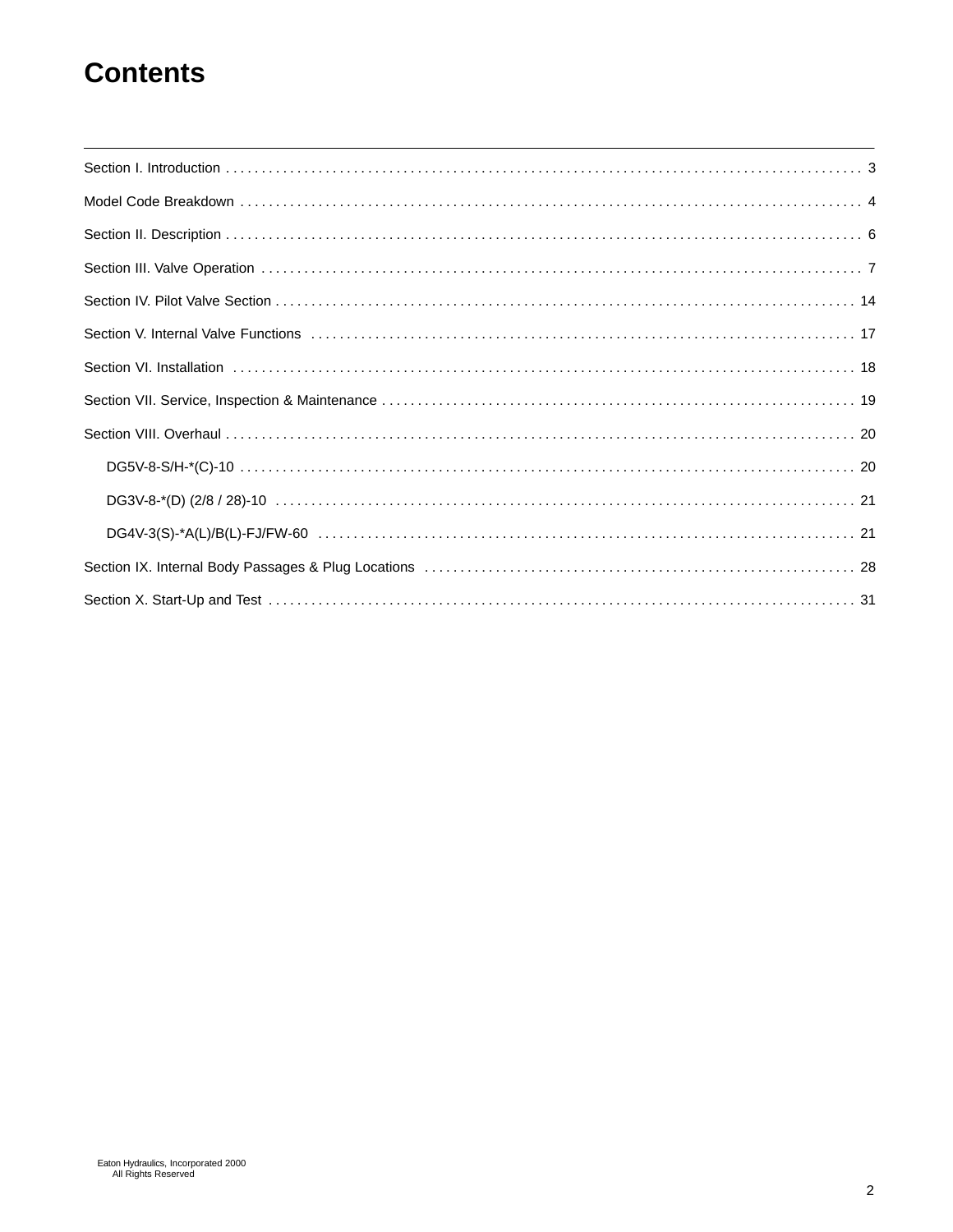### **A. Purpose of Manual**

This manual describes operational characteristics, maintenance requirements, and overhaul information for Vickers DG3V-8 and DG5V-8 series single stage and two stage pilot operated and hydraulic operated directional valves. The information contained herein pertains to the latest design series as listed in Table 1.

### **B. Related Publications**

Service parts and installation dimensions are not contained in this manual. The parts and installation drawings listed in Table 1 are available from any Vickers sales engineering office

### **C. Model Codes**

Variations within each basic model series are covered in the model code. See Table 2. Each unit has a model code marked on the main stage nameplate. Service inquiries should always include the complete model number as noted on the nameplate.

| Model<br>Descrip-<br>tion | <b>Application</b><br><b>Drawing</b> | Parts<br><b>Drawing</b> |  |
|---------------------------|--------------------------------------|-------------------------|--|
| DG3V-8*A                  |                                      |                         |  |
| DG3V-8*C                  |                                      | 5007.03/EN/0496/S       |  |
| DG3V-8*D                  |                                      |                         |  |
| DG5V-8*A                  |                                      |                         |  |
| <b>DG5V-8*B</b>           | 5007.02/FN/0196/A                    |                         |  |
| DG5V-8*C                  |                                      |                         |  |
| DG5V-8*D                  |                                      | 5007.04/EN/0496/S       |  |
| <b>DG5V-8*F</b>           |                                      |                         |  |
| DG5V-8*N                  |                                      |                         |  |

Table 1. Related Publications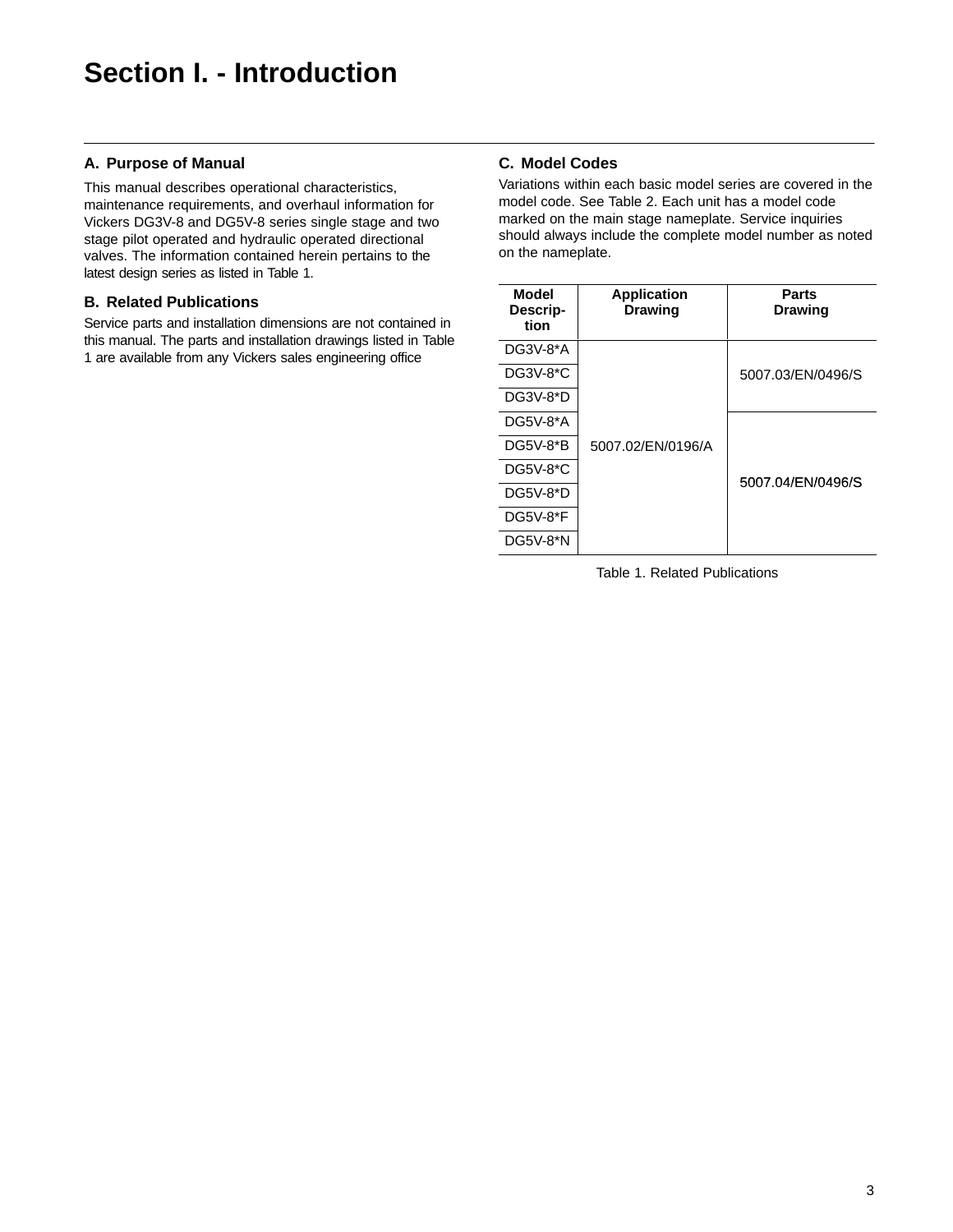## **Model Code**

#### $(F*)$  - DG5V - 8 (R)  $(B)$ (L) - (\*\*) -(E) 1 2 3 4 5 6 7 8 9 10 11 12 13 14 15

#### **Special Seals 1**

- (Omit if not required)
- **F3** Seals for fire resistant fluids
- **F6** Seals for water glycol

### **Directional Control Valve 2**

**DG5V** - Subplate mounting; solenoid controlled; pilot operated. Pressure rating 350 bar (5000 psi) for all ports.

#### **Valve Size 3**

**8** - Valve size CETOP 8, NFPA D08

#### **Pilot Valve Type 4**

- **H** CETOP 3 High performance
- **S** CETOP 3 Standard performance

#### **Reducer Module 5**

(Omit if not required)

#### **WARNING**

When the standard performance pilot is selected, the reducer module is required to limit high

drain line pressure transients generated during shifting.

#### **Gauge Ports 6**

**Blank** - .4375-20 UNF-2B Thread  $B - \frac{1}{4}$  BSP Thread

#### **Spool Types 7**

- **0** Open to T all ports
- **1** Open P&A to T, closed B
- **2** Closed to T all ports
- **3** Closed P&B, open A to T
- **4**  Tandem P to T, closed crossover
- **6** Closed P only, open A&B to T
- **7** Open P to A&B, closed T
- **8** Tandem P to T, open crossover
- **9** Open to T all ports over tapers
- **11** Open P&B to T, closed A
- **31** Closed P&A, open B to T
- **33** Closed P, open A&B to T over tapers
- **52**  Closed center, regen. by sol. 'A'
- **521**  Closed center, regen. by sol. 'B'

### **8 Spool/Spring Arrangement**

- **A** Spring offset to 'A' port
- **B** Spring centered with solenoid 'A' removed
- **C** Spring centered
- **D** Pressure centered
- **F** Spring offset to 'A' port, shift to center
- **N** No–spring detented (pilot valve only)

#### **Left Hand Build 9**

**L** - Single solenoid models only, omit if not required.

#### **Manual Override Options 10**

CETOP 3 piloted models only, omit if not required.

- **Blank**  Plain override in solenoid ends only
- **H** Waterproof override in solenoid ends only
- **H2** Waterproof override in both ends of single solenoid
- **P2** Plain override in both ends of single solenoid
- **Y** Lockable manual override in solenoid ends only (DC models only)
- **Z** No override in either end

#### **Fast Response 11**

**X** - Not available for pilot pressures above 210 bar (3000 psi).(Omit for standard internal pilot pressure models)

#### **Spool Control Modifications 12**

(Omit if not required)

- **1** Stroke adjustment (both ends) ( not available on D models)
- **2** Pilot choke adjustment (available on all models)
- **3** Pilot choke and stroke adjustments (both ends) (available on D models)
- **7** Stroke adjusters on 'A' port end only ( not available on D models)
- **8** Stroke adjusters on 'B' port end only (available on all models)
- **27**  2 and 7 combined (not available on D models)
- **28**  2 and 8 combined (available on al models)

#### **External Pilot Pressure 13**

**E** -External pilot pressure. Omit for internal pilot pressure models.

#### **Internal Pilot Drain 14**

**T** -Internal pilot drain to 'T' port. Omit for external pilot drain models.

#### **Check Valve in Pressure Port** 15

- Omit if not required.
- **K** 0,3 bar (5 psi) check
- **Q** 2,5 bar (35 psi) check
- **R** 3,5 bar (50 psi) check
- **S** 5,0 bar (75 psi) check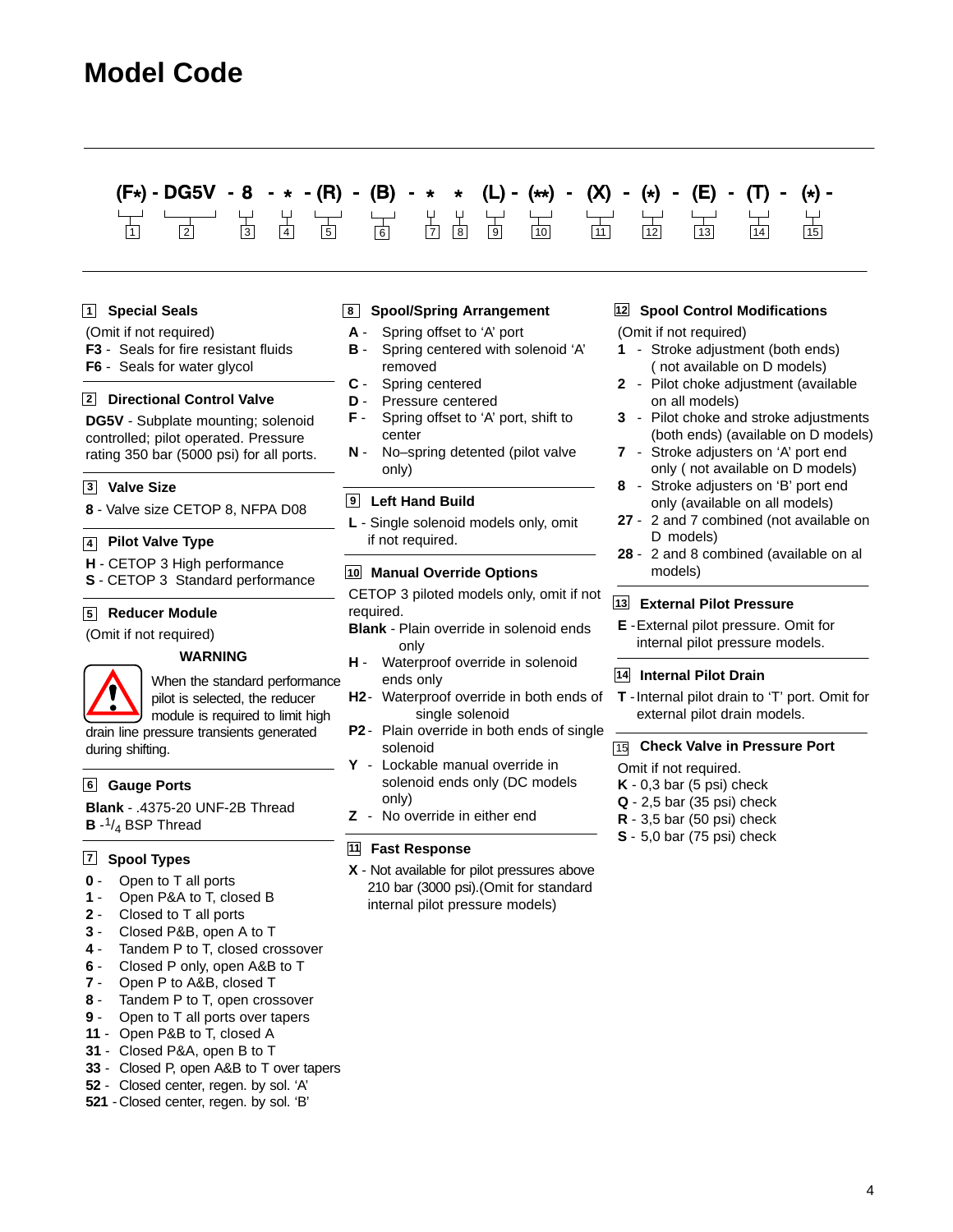## **Model Code (continued)**

### (V)  $M - (S*) - *$ (L) - (\*) - \*\* - (\*\*\*) - 10 - (EN\*\*\*)  $\begin{array}{cccccccccccccc} \downarrow\downarrow & \downarrow\downarrow & \downarrow\downarrow & \downarrow\downarrow & & \downarrow\downarrow & & \downarrow\downarrow & & \downarrow\downarrow \ 19 & 20 & 21 & 22 & 23 & 24 & 24 & 25 \end{array}$

### **16 Solenoid Energization Identity**

**Blank** - Standard arrangement for ANSI B93.9 (i.e. energize solenoid A to follow flow P to A).

**V** - Solenoid identification determined by position of solenoid (i.e. solenoid A at port A end/solenoid B at port B end).

#### **Note**

4 and 8 type spools are always V. Solenoid energization identity is independent of mainstage porting.

#### **17 Heading Electrical Flag Symbol**

**M** - Features and options for pilot valve.

#### **18 Pilot Valve Monitoring Switch**

(Omit if not required)

- **S3** Limit switch normally open, wired to electrical connector with AC w/PA5 (H piloted models only)
- **S4** Limit switch normally closed, wired to electrical connector with AC w//PA5 (H piloted models only)
- **S5** Limit switch unwired (H piloted models only)
- **S6** Position switch with DC w/U coils (H piloted models only)

#### **Coil Type 19**

- **F** Flying lead (required for wiring housing option)
- **KU** Top exit flying lead
- **P** Plug in
- **SP1** Single 6.3mm spade
- **SP2** Dual 6.3mm spade
- **U** ISO 4400 (DIN 43650)
- **X1** Flameproof solenoids BASEEFA/CENELEC (S piloted models only)
- **X2** Explosion proof solenoids CSA/UL (S piloted models only)
- **X3** Explosion proof solenoids BASEEFA ExS (S piloted models only)

#### **20 Electrical Connections**

- (F type coils only, omit if not required)
- **PA** Insta–plug, male receptacle only
- **PB** Insta–plug, male and female receptacle
- **PA3** 3–pin connector
- **PA5** 5–pin connector
- **T** Wired terminal block (wiring housing option also required)

#### **21 Wiring Housing**

- **W** 1/2" NPT threaded connection
- **J** 20mm threaded connection
- **G** 1/2" BSPP threaded connection

#### **Electrical Options 22**

(Omit if not required)

- U-type coils only
- **1** Fitted connector
- **2** Fitted connector and variable grommet
- **6** Fitted connector with lights
- **Solenoid Indicator Lights 23**

(Omit if not required)

#### **Surge Suppressor/Damper 24**

- (DC voltages only, omit if not required)
- **D1** Encapsulated diode (industrial applications)
- **D2** Encapsulated diode (mobile applications)
- **D7** Encapsulated transzorb

#### **Coil Voltage Identification Letter 25**

#### **Pilot Valve Port Orifices 26**

(Omit if not required)

#### **Design Number 27**

#### **28 Special Modifications**

(Omit if not required)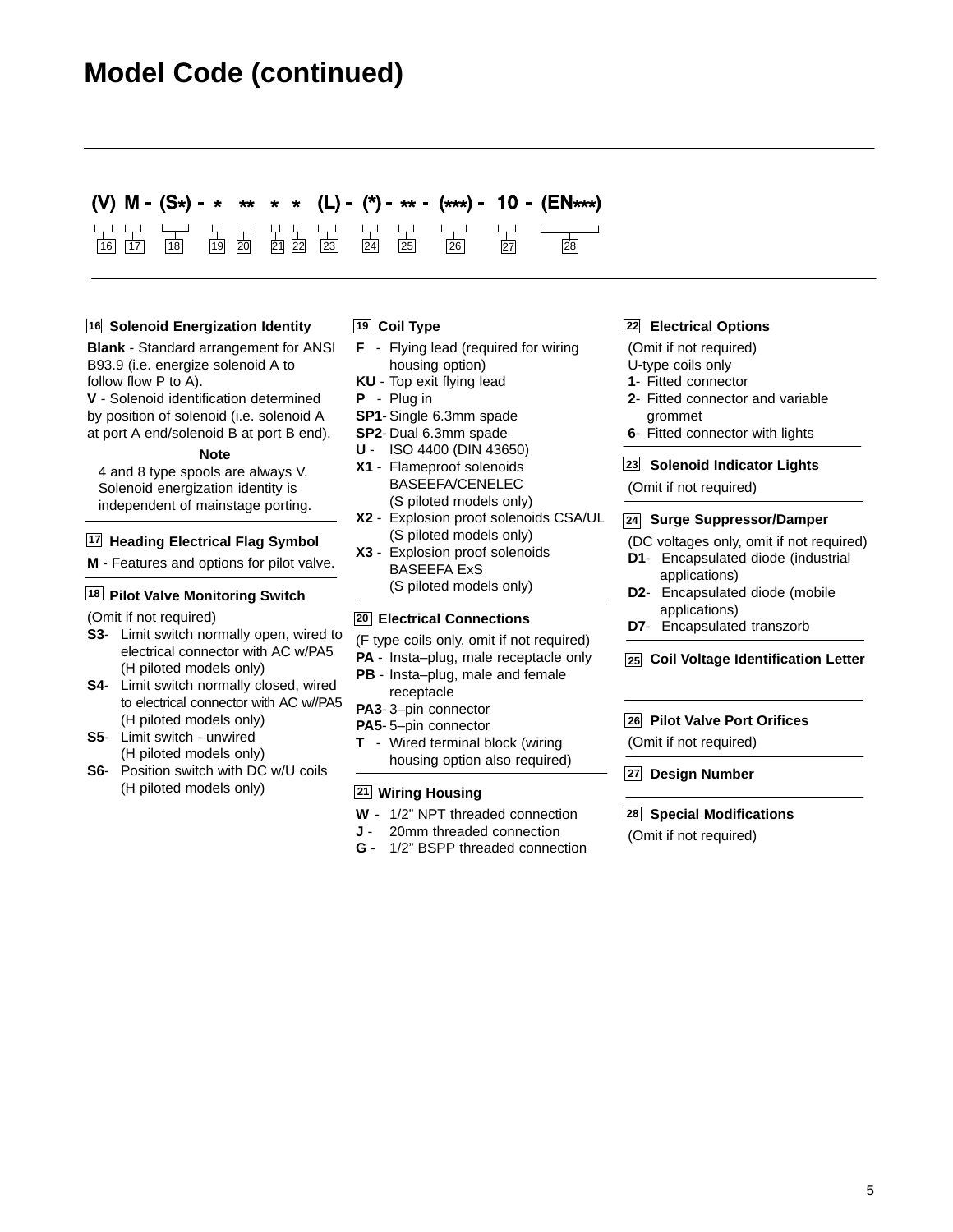## **Section II. - Description**

### **A. General**

Directional valves are devices used to change the flow direction of fluid within a hydraulic circuit. A valve is designed to control the direction of movement of a work cylinder or the direction of rotation of a fluid motor.

### **B. Basic Four-Way Sliding Spool Directional Valve Construction**

Vickers valve bodies have a precision machined bore in which a very close tolerance spool is suspended on a film of hydraulic fluid. Spool lands and body cavities are designed to divide the bore openings into separate chambers. Ports in the body lead into these chambers so that spool position determines which ports are open or closed. See Figure 1. Oil flow is directed from one port to another within the body and out of a port to the work

### **C. Two Stage Directional Valve Construction**

Two stage directional valves are pilot pressure operated. A two stage valve is constructed by combining a pilot valve and a larger main stage valve into one assembly. A DG4V-3(S) pilot valve is mounted on top of the main stage valve. When a pilot valve solenoid is energized (activated), the pilot spool moves and fluid is diverted to the mainstage; thus controlling main stage spool movement. Figure 2 illustrates the basic construction of a two stage, pilot operated directional valve.





Figure 2. Typical 'DG5' Type Solenoid Controlled, Pilot Operated Valve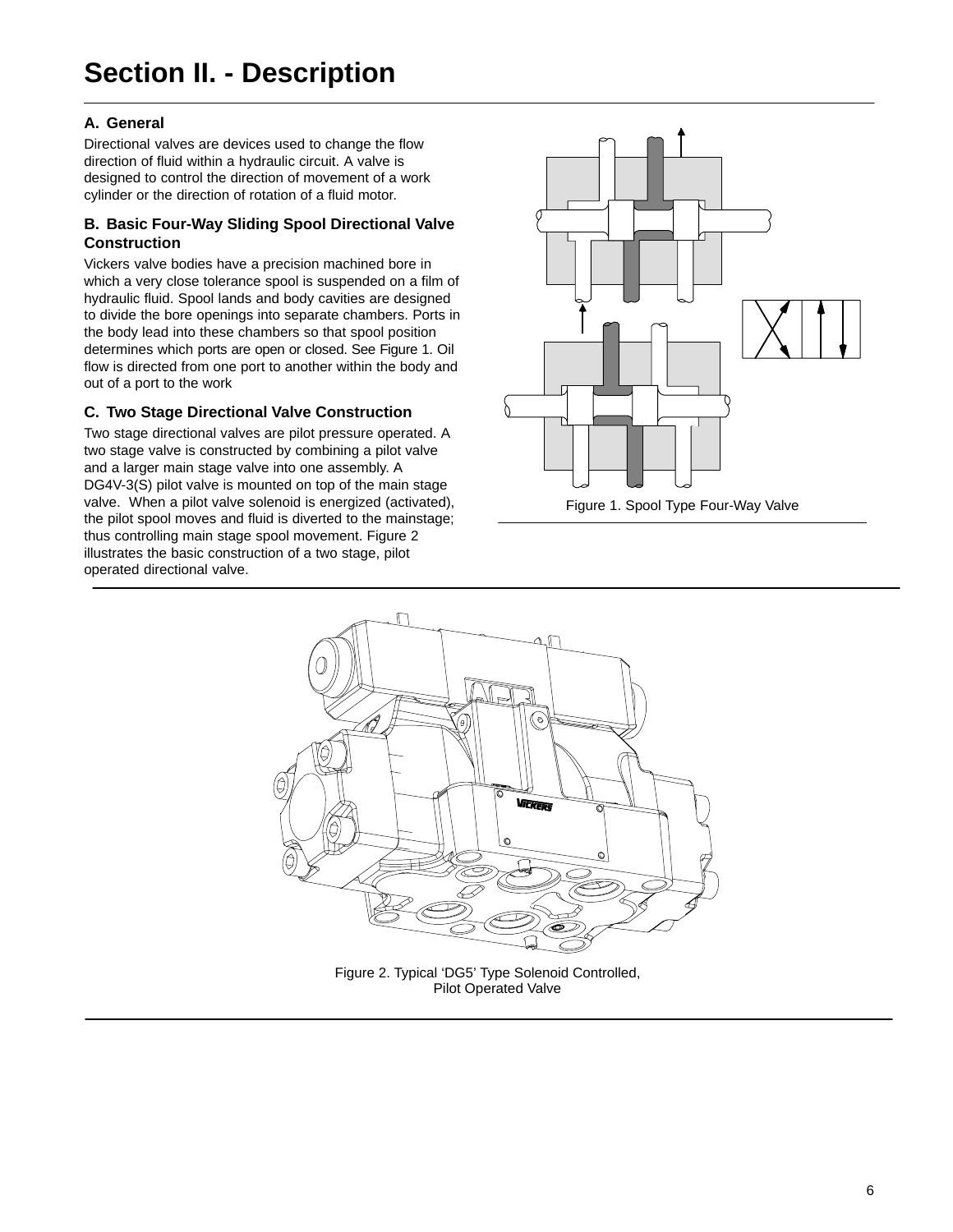### **A. General**

Directional valve operation is determined by four factors: spool type, spool positioning, method of control, and special features. Proper selection of the above factors establish and regulate desired flow paths through the internal ports of the valve. The following information discusses those factors with respect to valve operation.

### **B. Spool Types - Main Stage Section**

Operation of spools are governed by their design as well as the means of control. The most common designs are open center, closed center and tandem. During the following discussion, basic spool design is related to valve port openings, with the spool in center position. Port openings are stated as: P-Pressure Port, A&B-Actuator Ports, and T-Tank or Reservoir Port.

1. Open Center Spools (0, 1, 9 and 11 types): Open center valves are used in single operations where no other operation is performed by the same source of power and where cylinders do not have to be held by pressure. Open center spools are also used to minimize shock in a system. Shock develops when a valve spool is shifted from one position to another across center position. The smoothest possible minimum shock condition is obtained when fluid under pressure is allowed to discharge to tank as the spool passes center condition.

Open center with (A) or (B) ports blocked. A spool of this type is generally used to operate a cylinder. When the spool is centered, a cylinder port is blocked and the cylinder is held in a definite position. In some circuits, flow from the tank port is piped into the pressure port of another valve. This allows the same source of power to operate two different cylinders. This type of arrangement may be used in a system containing a number of operations. However, each operation must be performed in a certain sequence, with only one operation taking place at any one time.

A. Type '0' spool is designed with ports (P), (B), (A) and (T) interconnected when the spool is in center position.These ports are momentarily interconnected during spool crossover when the pilot valve solenoid is activated. This permits smooth rapid cycle operation.





Open Center

B. Type '1' spool is designed with ports (P), (A) and (T) interconnected. Port (B) is blocked in center position.



C. Type '9' spool is similar to type '0' spool except all ports are partially open in center position.



D. Type '11' spool is a type '1' spool reversed in the bore. The type '11' spool interconnects (P), (B) and (T) in center position with (A) blocked.

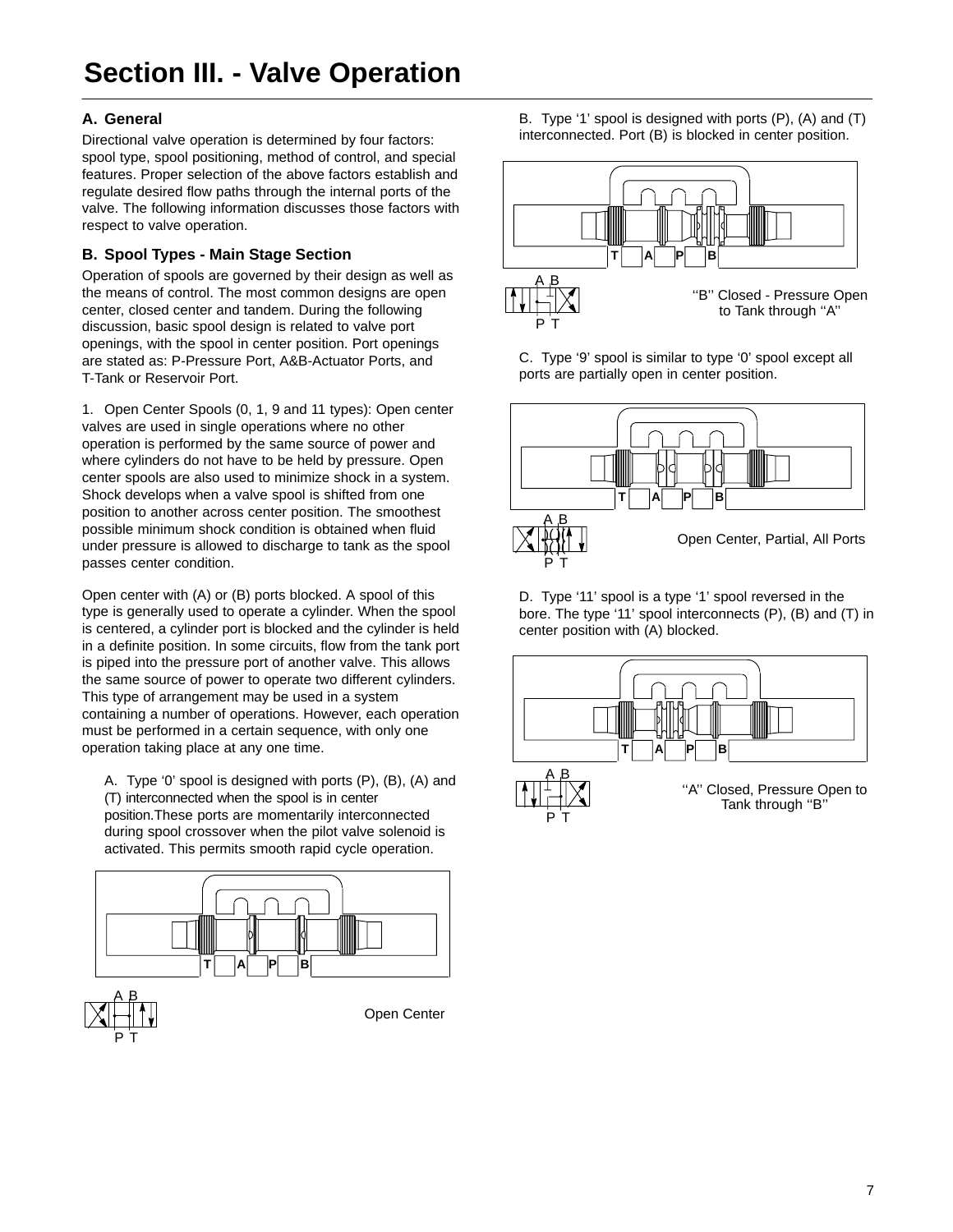2. Closed Center Spools (2, 3, 6, 31, 33, 52 and 521 types): Closed center spools are used where two or more operations are performed by a single pump or an accumulator. Closed center valves prevent the loss of fluid from the pump or accumulator when the spool crosses center.

A. Type '2' spool blocks ports (P), (A), (B) and (T) from one another in the center position. The ports are momentarily blocked during spool crossover.



B. Type '3' spool is designed with ports (A) and (T) interconnected and ports (P) and (B) blocked in the center position.





Pressure and ''B'' Closed - "A" Open to Tank

C. Type '6' spool is interconnected at ports (A), (B) and (T). Port (P) is blocked in the center position.



P T

"A" & "B" Open to Tank

D. Type '31' spool is a type '3' spool reversed in the bore. A type '31' spool is interconnected at ports (B) and (T), but blocked at ports (P) and (A) in the center position.



E. Type '33' spool provides controlled leakage from port (A) and (B) to port (T). Port (P) is blocked in the center position.



F. Type '52' spool



- Regen. by Solenoid 'A'
- G. Type '521' spool

P T

P T

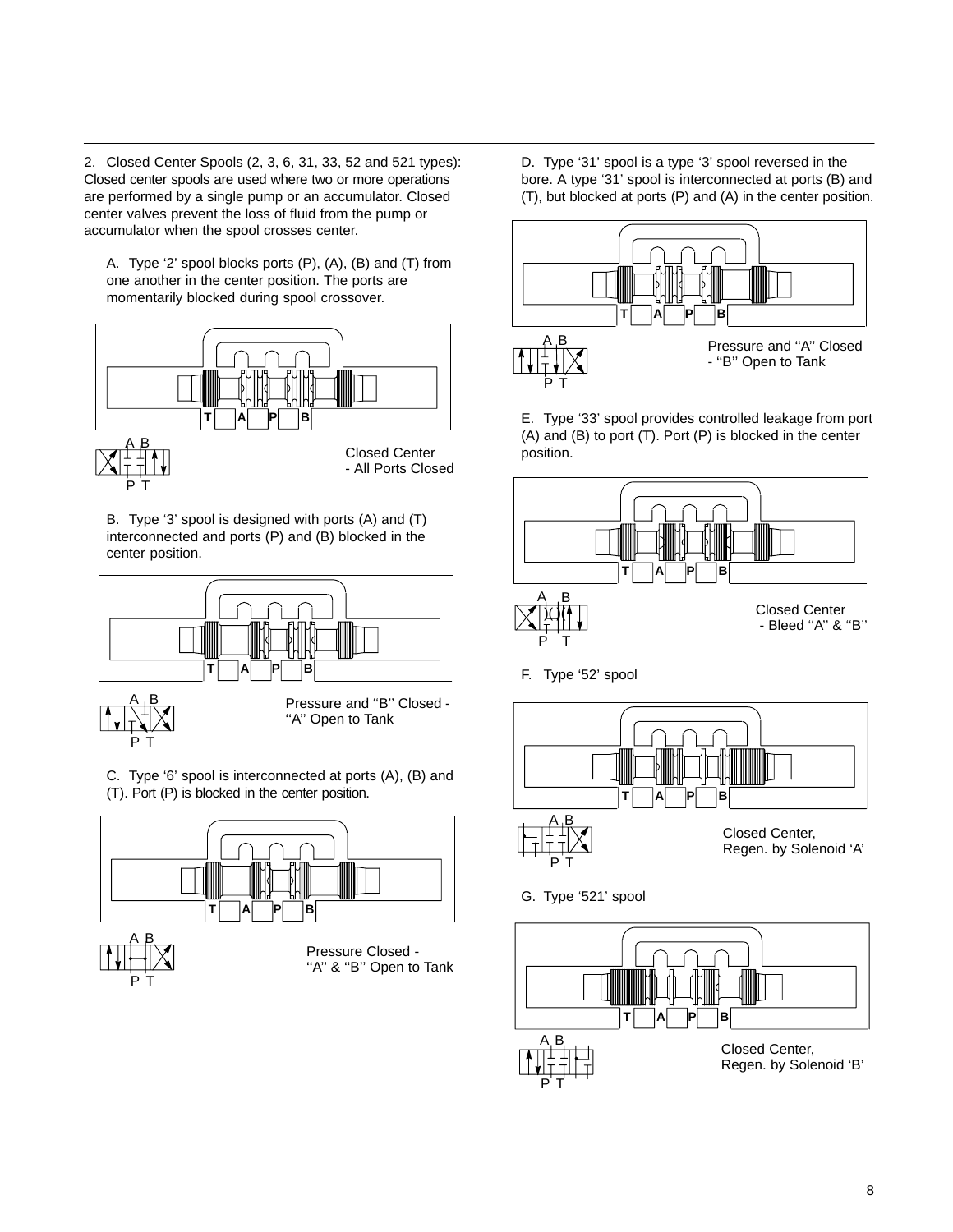3. Tandem spools (4 and 8 types): Tandem spool valves are used in hydraulic circuits where two or more hydraulic cylinders or motors are controlled from a single source of power. The valve's spool is designed so that in center position, all cylinder connections are blocked and full pump delivery is connected to tank. The tank connection of one valve may be connected to the pressure connection of another valve and both valves operated simultaneously as long a the combined pressures developed by the two loads are within the capabilities of the power source.

A. Type '4' spool allows oil to circulate freely from port (P) to port (T) in the center position. Ports (A) and (B) are blocked to the workload.



B. Type '8' spool is designed similar to type '4' spool. Ports (P) and (T) are connected in the center position. However, ports (A) and (B) are momentarily open during spool crossover.



### **C. Methods of Spool Control, Main Stage**

1. Remote Pilot Source: Main stage valves are available for use with a remote source. This means that the valve is shifted from a remote pressure source by other valves in the logic circuit.

2. Integral Pilot Valve: The integral pilot type two stage valve is a very common valve used in the field today. Two stage valves allow large volumes of fluid to be switched to and from an actuator with minimum power required for control. Reference figures 3 through 7 shown in the following section.

### **D. Main Stage Spool Position**

Main stage spools are positioned within the valve by special arrangements. The four basic main stage positioning arrangements are: no spring-floating, spring centered, spring offset and pressure centered.

The following paragraphs (1 through 4) describe these arrangements. A fifth function can be obtained by the use of a detent pilot valve. This function is described in paragraph five.

1. No Spring-Floating: When centering springs are omitted from the main stage spool, the spool is said to be floating. If control pressure is removed, a floating spool can move from its last position under the influence of gravity or tank line pressure. This must be considered during the design of the system. Units with floating type spools have the model code letter omitted. Figure 3 illustrates floating spool positioning in a two-stage valve.



- 1. Solenoid "A" is energized and shifts pilot spool to the right. This opens pressure to pilot port ''A'' and the main stage spool.
- When solenoid ''A'' is energized, the main stage spool 2. will shift left. Flow from  $P\rightarrow A$  and  $B\rightarrow T$  is obtained.
- Main stage spool will stay in this position until solenoid 3. ''B'' is energized, but may float to other positions with both solenoids de-energized.

Figure 3. No Springs, Floating Model

2. Spring Centered: A spring and washer arrangement is used on both ends of the main stage spool in the spring centered configuration. If control pressure is removed from a spring centered spool, the valve will go to the center position due to spring force. Two configurations of a two-stage spring centered valve can be obtained, a type 'B' and a type 'C'. If one solenoid is used on a spring centered pilot valve, the model code is identified with the letter 'B'. When two solenoids are used, the model code is identified with the letter 'C'. Figure 4 illustrates spool positioning of a two-stage spring centered 'C' model.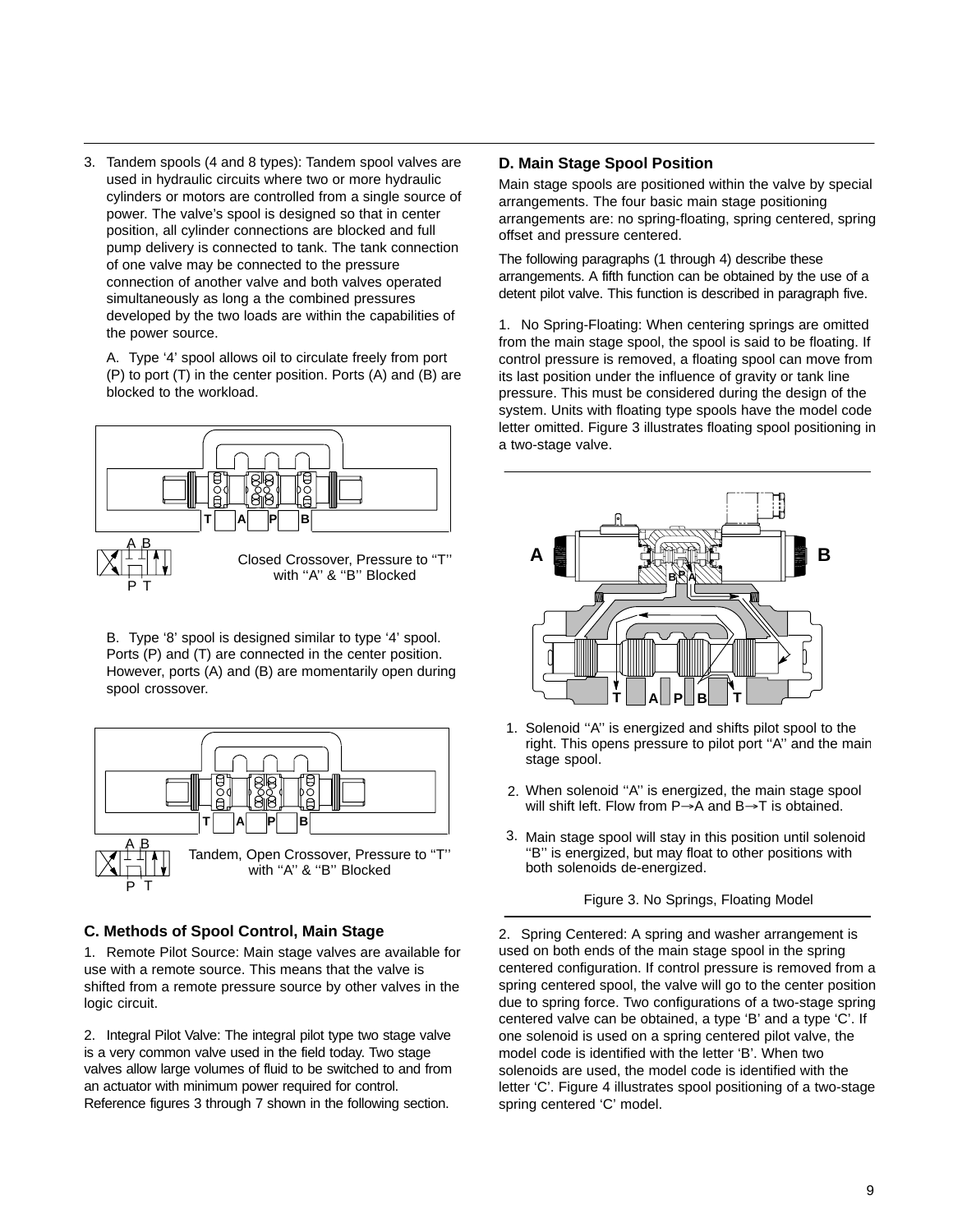3. Spring Offset: Single stage spring offset models use one spring to return the spool to an offset position. In two-stage models, the spring and washer is removed from the main stage and offset action is obtained from the pilot valve. Spring offset pilots control the main stage when the solenoid is de-energized, through spring action, so long as pilot pressure is available. Spring offset valves have the letter 'A' stamped into the nameplate. Figure 5 illustrates an offset two-stage valve.

4. Pressure Centered: Pressure centered valves provide more positive centering arrangement than normal spring centered valves. This is accomplished in the following manner:

Assume both pilot valve solenoids are de-energized and the main stage spool is positioned to the left (see Figure 6). Pilot pressure is applied to both ends of the main stage from the number seven (7) pilot spool. The sleeve moves to the right under the influence of the spring and pilot pressure until the position shoulder is contacted. Since the sleeve and piston areas are greater than the total spool area at the right hand end of the valve, the sleeve continues to move to the right carrying the piston with it until it contacts the valve body (center position).

#### WARNING

Loss of pilot pressure will not guarantee spool position.



- 1. Solenoids are de-energized. Pilot spool is in center position due to spring force. Flow is A & B $\rightarrow$ T with  $\rightarrow$ P blocked.
- Main stage springs and washers keep main stage spool 2. at center position.

When solenoid ''A'' is energized, the pilot spool will shift to the right, causing the main stage spool to shift left. Main stage flow would then be  $P\rightarrow A$  and  $B\rightarrow T$ .

Figure 4. Spring Centered ''C'' Model

Assume the main stage spool was positioned to the right with both pilot valve solenoids de-energized, pilot pressure is applied to the sleeve and piston areas on the left side but the sleeve is bottomed against the valve body at this time. Only the piston area applies force to the left end of the spool. Since the spool land area at the right side is greater than the piston area, the spool will be forced to the left until the piston shoulder butts against the sleeve (center position).



The spring returns pilot spool to "A" offset position and shifts main stage spool. Main stage oil flow is  $P\rightarrow A$  and  $B \rightarrow T$ .

Figure 5. Spring Offset ''A'' Model



- 1. Solenoids are de-energized. Pilot spool is in center position. ( $P \rightarrow A \& B$ , T blocked) (shown).
- 2. Pilot pressure keeps main stage spool in center position. Flow is blocked to all ports.
- When solenoid ''B'' is energized, the pilot spool shifts to 3. the left. Oil under pressure enters piston area causing the main stage spool to shift to the right. Main stage flow from  $P\rightarrow B$  and  $A\rightarrow T$  is obtained.

Figure 6. Pressure Centered ''D'' Model

If pilot pressure falls below 20 bar (300 psi), the centering springs will cause the spool to center within the valve body.

Pressure centered models have the letter 'D' stamped into the unit nameplate. Figure 6 illustrates spool/spring arrangements on pressure centered models.

#### **Note**

A fifth condition of the main stage spool can be obtained through the use of a detent pilot stage. Refer to the following paragraph.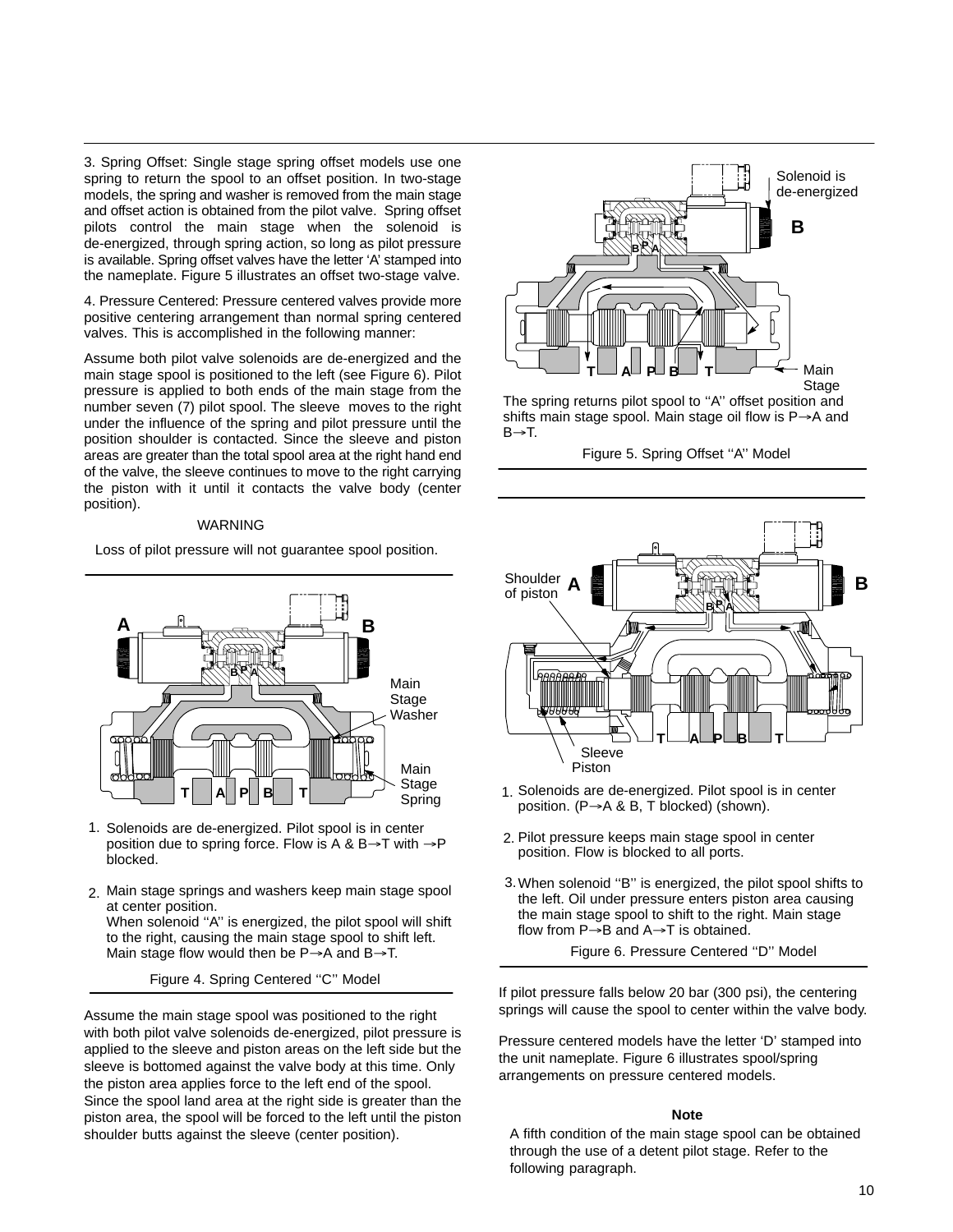5. Detent Valve Operation: Detent valve operation can be achieved by installing a detent into the pilot valve. A detent is assembled on one or both ends of the pilot spool depending on the type of pilot valve used. When a pilot valve solenoid is de-energized, the detent holds the pilot spool in the last position attained and the main stage spool remains in its last position.



#### **WARNING**

If pilot pressure fails or falls below the minimum requirement of 5 bar (75 psi), the main stage spool will shift to center position even though the pilot valve remains in the last detent position. For this reason, flow conditions in center or neutral position must be selected with care.

Detent models are indicated by the letter 'N' stamped into the unit nameplate. Figure 7 illustrates the spool/spring arrangement on detent models.



Main Stage<sup>®</sup>

- 1. Solenoid "A" is energized and shifts pilot spool to the right.
- Which causes main stage spool to shift left. Oil flow 2. from  $P\rightarrow A$  and  $B\rightarrow T$  is obtained.
- Main stage spool remains in position attained due to pilot 3. valve detent until solenoid "B" is energized. (Note: If pilot pressure fails, the main stage will shift to center position.

Figure 7. Detented ''N'' Model

### **E. Optional Features (Main Stage)**

Control of the mainstage spool travel can be modified with certain optional features. The most common features are discussed in the following paragraphs.

1. Stroke Limiter Adjustment (Fig. 8): Main stage spool travel can be limited by using stroke adjust covers. Stroke adjust covers may be used on one or both ends of the main stage section. When the stroke is limited, maximum flow through the valve is reduced (assuming same inlet pressure). This slows the actuator movement.To limit the spool travel, loosen the jam nut and turn adjusting screw clockwise.



2. Pilot Choke Option (Fig. 9): A pilot choke increases the amount of time it takes to shift the main stage spool from one position to another. Increasing shift time lowers the possibility of developing large flow transients in the circuit. A pilot choke is designed to allow free flow to one end of the main stage spool but restricts flow out of the opposite end. The rate of spool travel, in either direction, can be slowed by loosening a locknut and turning an adjusting screw clockwise. To increase the rate of spool travel, turn the adjusting screws counterclockwise. When a pilot choke is used, pilot pressure should be taken from a constant pressure source. The pilot choke is mounted between the pilot valve and the main stage sections.



| Part No. | Part Name             | Part No. | Part Name    |
|----------|-----------------------|----------|--------------|
|          | <b>Retaining Ring</b> |          | Back-up Ring |
| 2        | Nut                   | 9        | Needle       |
| 3        | Adjusting Screw       | 10       | Spring       |
|          | "O" Ring              | 11       | Sleeve       |
| 5        | Back-up Ring          | 12       | <b>Body</b>  |
| 6        | Needle Housing        | 13       | Dowel Pin    |
|          | "O" Ring              | 14       | "O" Ring     |

Figure 9. Pilot Choke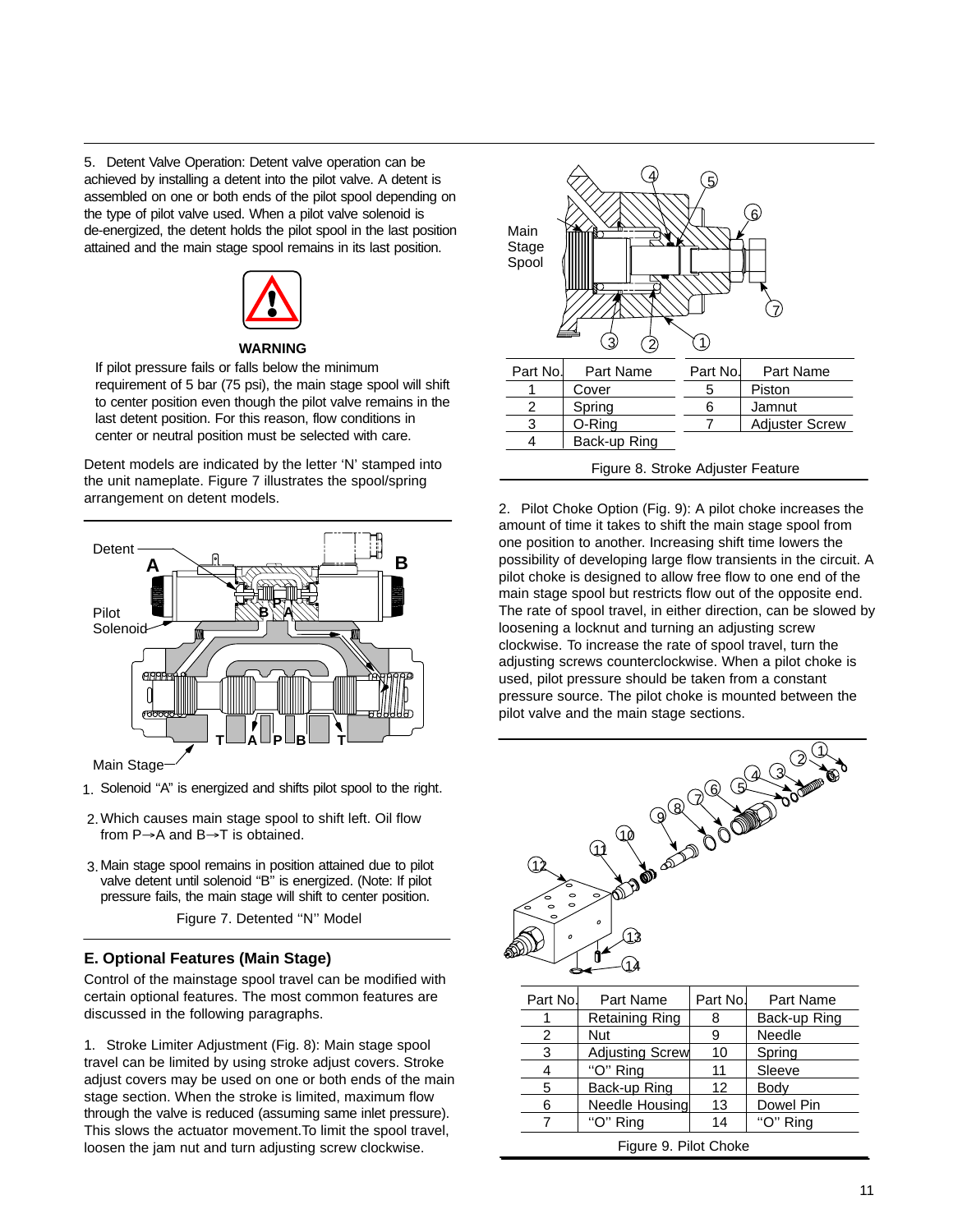3. Reducer Module (Fig 10): The reducer module is required for piloted models when pilot pressure exceeds 210 bar (3000 psi). These two-stage spool valves maintain a reduced outlet pressure against variations in inlet pressure. These valves are able to act as relief valves (at 50% of the maximum flow) to prevent excess pressure being developed when an actuator is subject to a reactive load.

4. Fast Response Option: Some applications require the main stage spool to shift at a faster than normal rate. For such applications, the fast response option is used. This option requires the removal of an orifice plug within the main stage body. When the orifice plug is removed, larger volumes of fluid will enter the pilot valve section. When the pilot valve shifts, the main stage spool responds at a faster rate. However, this also generates transients that increase system shock. For this reason, the fast response option is not recommended when pilot pressures exceed 210 bar (3000 psi). Fast response models have the letter ''X'' stamped into the unit nameplate (i.e. DG5V8-\*\*X-\*\*-M-\*\*-10). Refer to catalog 5007.02/EN/0196/A for response time data. Figures 20 and 21 show the location of the orifice plugs that must be removed for the fast response option.



Figure 10. Reducer Module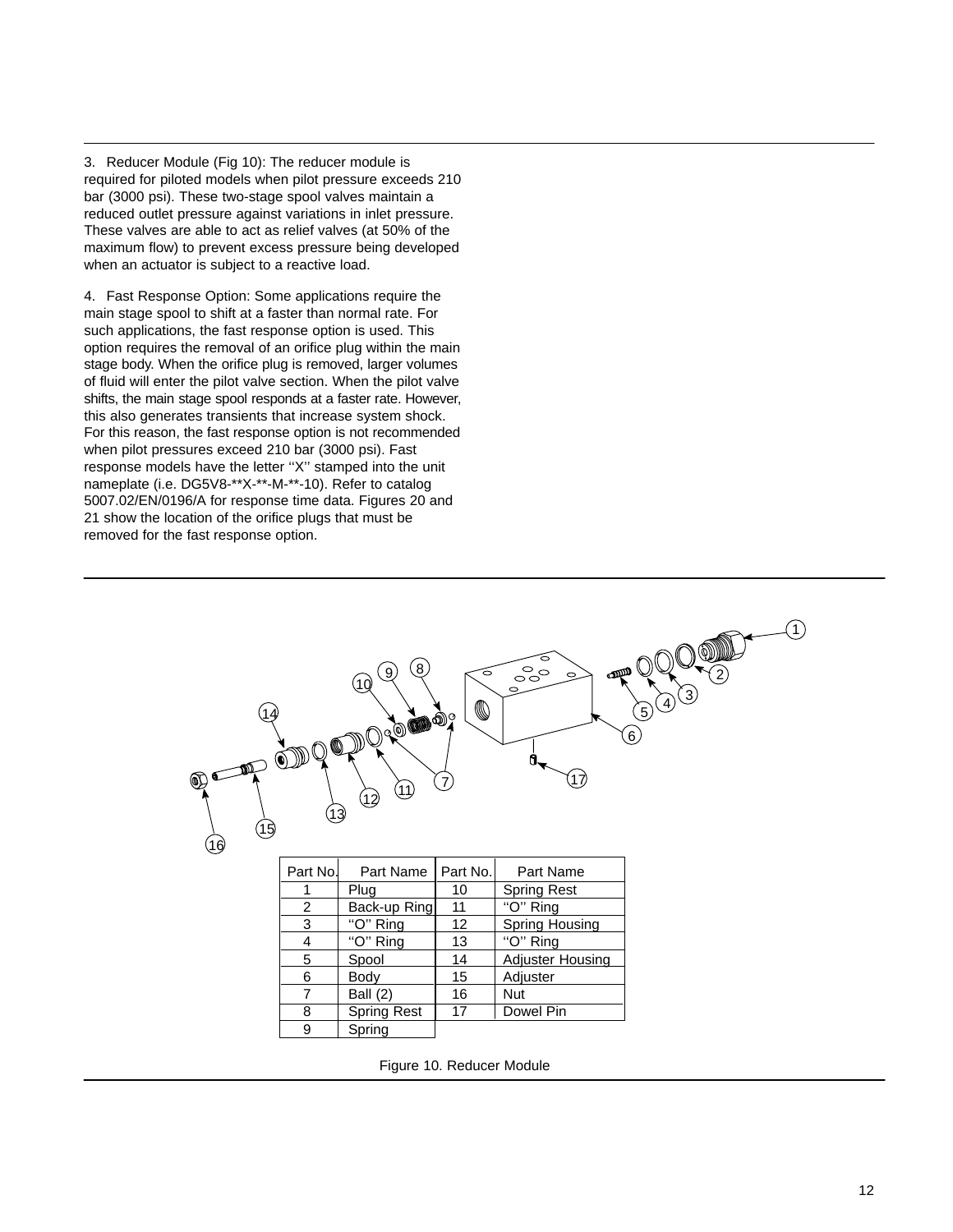## **Section IV - Pilot Valve Section**



### **A. Spool Type - Pilot Valve Section**

To maintain proper control, closed center pilot spools are normally used in two stage valves. In most cases, a number ''6'' type pilot spool is used.

When a type "4" or "8" main stage spool is used, the letter ''V'' is inserted into the pilot valve model code.

### **B. Spool Positioning - Pilot Valve Section**

Pilot spools are positioned within the valve by special spool arrangements. The three basic pilot valve spool arrangements are spring centered, spring offset and detents. The following paragraphs (1 through 3) describe pilot spool arrangements.

1. Spring Centered: A spring and washer are installed at each end of the pilot valve spool. The spring moves the spool until the washer contacts the end of the valve body. In the deenergized condition of the pilot valve, the spool is held in center position within the body by the springs and washers.

2. Spring Offset: Spring offset models use one spring and washer to return the pilot valve spool to an offset position. In this model, a solenoid is completely removed from the spring end of the pilot valve.

3. Detents: A detent mechanism is installed on one or both ends of the pilot valve spool. Detent valve solenoids can be momentarily energized to the correct position and then power may be removed from the solenoid. The detent(s) hold the pilot spool in the last position attained until the opposite solenoid is energized.

### **C. Methods of Control - Pilot Valve**

The following pilot control methods are available for pilot spool position.

| Control                    | <b>Model Codes</b> |
|----------------------------|--------------------|
| <b>Electrical Solenoid</b> | DG4V-3, DG4V-3S    |

1. Remote Pilot: Pilot valves, such as a DG4V-3, are available for use with a remote pilot source. This means that a valve can be shifted from a remote pressure source by other valves in the logic circuit. Refer to service parts drawing 5007.04/EN/0496/S.

2. Electrical Solenoid Pilot Operation: Electrical solenoids are attached to the pilot valve body. Internal push pins connect the solenoid to the pilot spool. When the magnetic field of solenoid ''B'' is energized, the solenoid armature moves the push pin and shifts the pilot spool towards solenoid "A" (see Figure 12a). When solenoid "A" is energized, the pilot spool shifts toward solenoid ''B'' (see Figure 12b). When both solenoids are de-energized, the pilot spool shifts to center position (see Figure 12c).



Figure 12c. Flow Conditions Flow Blocked (Center Condition #2 Spool)

### **CAUTION**

DO NOT energize both (AC) solenoids simultaneously. Sustained operation with both solenoids energized will cause excessive current in the coil and accelerates burnout.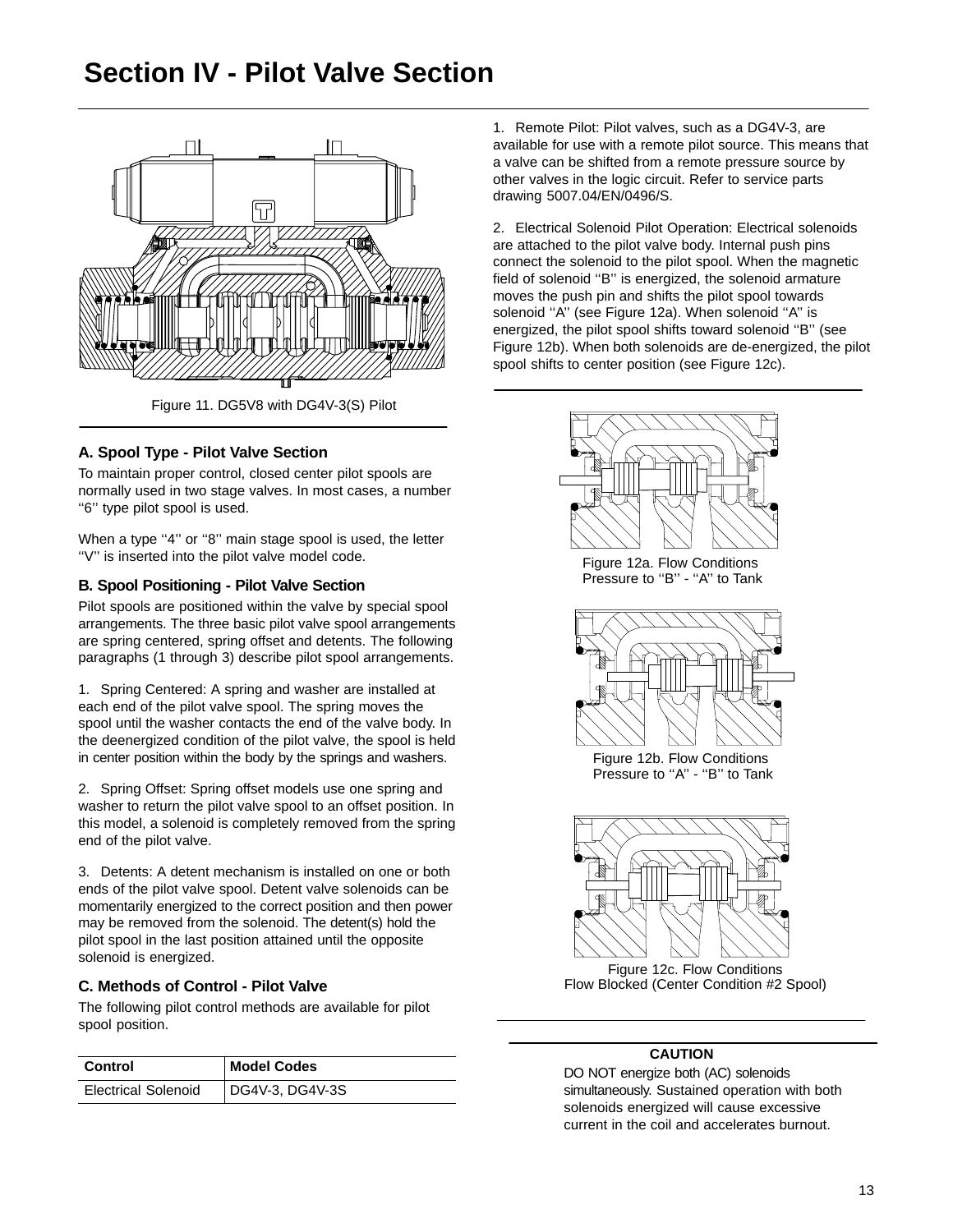A. Electrical Solenoid Types Available: Two basic types of electrical solenoids exist:Standard and high performance. The unit nameplate identifies the type of solenoid being used. See the model code in Table 2.

B. Electrical Solenoid Voltage Requirement: Electrical solenoids are available in various AC and DC voltage ranges. The standard voltage and frequency range is 115V AC, 60 Hz. Refer to parts and service drawings for units with non-standard voltage ranges.Ten (-10) design units use an identification letter for the coil voltage and frequency.

C. Electrical Solenoid Ground Connections and Wiring Housing: An electrical wiring housing with a  $1/2$ " NPTF thread connection is available on DG4V-3 pilot valves. Wire grounding screws are provided for convenience.

D. Manual Override: Each solenoid has a manual override plunger to shift the pilot spool. This feature allows a technician to shift the pilot spool when electricity is not available. Refer to Figure 13. To operate the manual override feature, obtain a small rod and push in on the plunger.

5. Accessories for Electrical Type Solenoids: The model code (Table 2) indicates the type of accessories used on directional valves. Obtain a parts and service drawing for your particular model (see Table 1). Most accessories pertain to the pilot section. The most common types of accessories are discussed in the following paragraphs (A through F).

A. Hazardous Location Solenoids: This type of is used at locations where added protection from electrical shortage failure is mandatory, the solenoid housing is designed to completely enclose all wiring connections to the valve. Hazardous location valves are approved Class 1, Group D or Class 2, Group E-F-G, for 1various voltages.

B. Monitor (Limit) Switch Feature: The monitor switch feature can be incorporate into a basic spring offset directional valve. The switch monitors valve spool position and an be wired into control circuits. This permits electrical interlocking of various hydraulic controlled motions without resorting to external mechanical arrangements. The monitor switch is a single pole, double throw contact arrangement with -normally closed and - normally open connections. Switch ratings are noted on installation drawing (Table 1). The monitor switch housing does not provide a manual plunger for operation of the switch or valve.

C. Insta-Plug Connectors: Pilot valves can be supplied with electrical connectors called insta-plugs. These connectors allow quick disconnect of electrical power from the valve. The following data pertains to the insta-plug feature:

> A prefix of PA in the model code indicates the male plug section of the insta-plug feature is included on the valve.

PB- A prefix of PB in the model code indicates both the male plug and female receptacle are included with the valve. the insta-plug feature is available on the DG4V-3(S) directional valves.

#### **Wiring Note**

Connect white wires to "A" solenoid and black wires to the ''B'' solenoid. Refer to parts drawing (Table 1) for additional data.

D. Brad Harrison Connectors: Brad Harrison connectors thread into the  $1/2$ " NPTF opening in the wiring housing of a DG4V-3(S) directional valve.

> PA3- A prefix of PA3 in the model code indicates the three pin male connector is included with the valve.

PA5- A prefix of PA5 in the model code indicates the five pin male connector is included with the valve.

Female Brad Harrison connectors are not available from Vickers and must be supplied by the customer.

E. Solenoid Indicator Lights: Solenoid indicator lights are available for installation on the DG4V-3(S) series directional valves. Indicator lights are connected across the solenoids and will light when voltage is present at the solenoid. This gives an indication to the technician which solenoid is energized and aids in troubleshooting a system. Refer to the appropriate parts drawing for additional information.



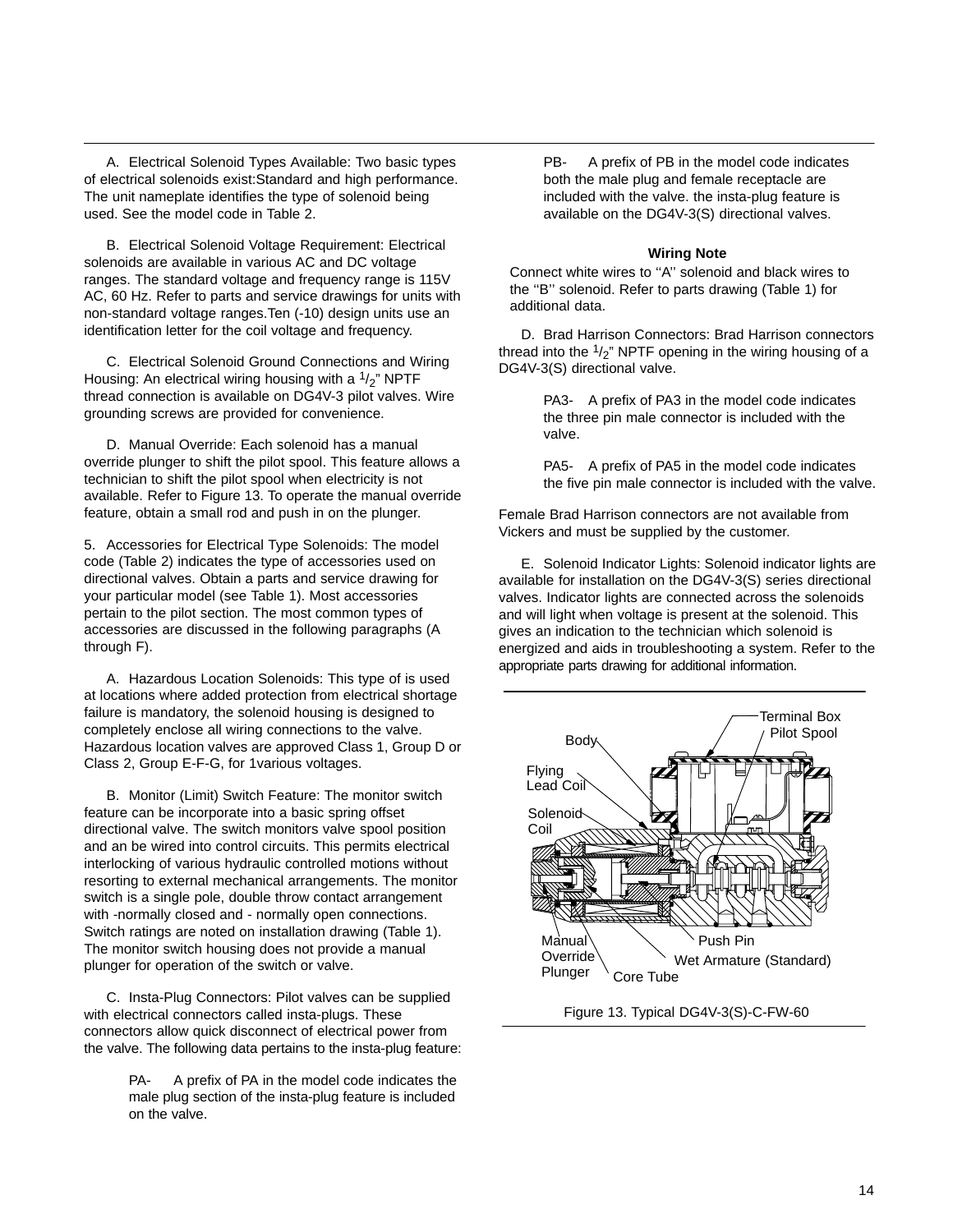### **A. General**

To insure the proper application of a two stage valve, pilot pressure, pilot drain and integral check valve options must be considered. The following paragraphs (B through D) discuss these options.

### **B. Pilot Pressure**

1. Internal Pilot Pressure (Standard): Internal pilot pressure can be obtained in two ways and must be tailored for the application. Models with closed center type spools automatically provide internal pilot pressure. Models that use open center spools require a check valve in the pressure (P) port to maintain minimum pilot pressure. In most cases, maximum internal pilot pressure is rated to 210 bar maximum (3000 PSI). Minimum pilot pressure ratings are noted in the installation drawings (see Table 1).

2. External Pilot Pressure: When pilot pressure from a separate source is used, it must be connected to the ''X'' port (external pilot pressure connection). Models that use external pilot pressure do not require a check valve at the pressure port. External pilot pressure models are identified with the letter "E" stamped in the unit nameplate (i.e. DG5V-8-S-2C-\*-E-M-\*-10). See installation drawings for maximum external pilot pressure.

3. Pilot Pressure Conversions: If it is necessary to convert your unit from external pilot pressure to internal pilot pressure or vice versa, internal plug(s) must be removed or added to the main stage body. See the figures noted in installation plug tables for internal plug locations.

### **C. Pilot Valve Drains**

1. Internal Drain: Internal drain models are used when pressure surges in the tank line are small and CAN NOT overcome pilot pressure.

To shift a pilot spool, pilot pressure must always exceed tank pressure by a minimum amount. Figure 14 is an example showing pilot pressure vs. tank pressure. Refer to the unit installation drawing for minimum pressure ratings. Internal pilot drain models have the letter "T" stamped on the unit nameplate (i.e. DG5V-8-S-2C-\*-T-M-\*-10).

### **Note**

A 10 bar (150 PSIG)  $\Delta$ P must always be maintained to shift closed center spools. A 5 bar (75 PSIG)  $\Delta$ P must always be maintained to shift open center pilot spools.

2. External Drain (Standard): External drain models are recommended if pressure surges in the tank line CAN overcome pilot pressure. Drain connection ''Y'' is used for externally drained models. Pressure centered ''D'' models use two drain connections "Y" and "W". All external drain connections MUST be piped directly to tank through surge free lines. Refer to the installation drawing (Table 1) for further information.



3. Drain Conversions: If it is necessary to convert your unit from external drain to internal drain or vice versa, an internal ''T'' plug must be added or removed to the main body section. Figures 21 and 22 show internal "T" plug locations on various models.

### **D. Integral Check Valves**

Check valves are located within the pressure port of the main stage section. The purpose of the check valve is to develop back pressure, at the pressure port, when open center or tandem main stage spools are used. Back pressure is necessary to maintain internal pilot pressure when the main stage spool shifts to open center position. Table 3 indicates when an integral check valve is required.

| Pilot<br><b>Pressure Source</b> | <b>Integral Check</b><br>Valve Required | <b>Main Stage</b><br><b>Spool Type</b> |
|---------------------------------|-----------------------------------------|----------------------------------------|
| Internal                        | Yes                                     | 0, 1, 4, 8, 9, 11                      |
|                                 | No                                      | 2, 3, 6, 31, 33                        |
| External                        | No                                      | All spools                             |

Table 3. Integral Check Valve Circuit Requirements

Integral check valves are available at various cracking pressure ranges. The unit nameplate identifies which check valve is used (i.e. DG5V-8-S-2C-\*-T-M-\*-10). Refer to installation drawing (Table 1) for additional check valve information.

### **Note**

As an alternate to the integral check valve, a 3.5/5 bar (50/75 PSI) check valve can be installed in the tank line of the valve to obtain pilot pressure.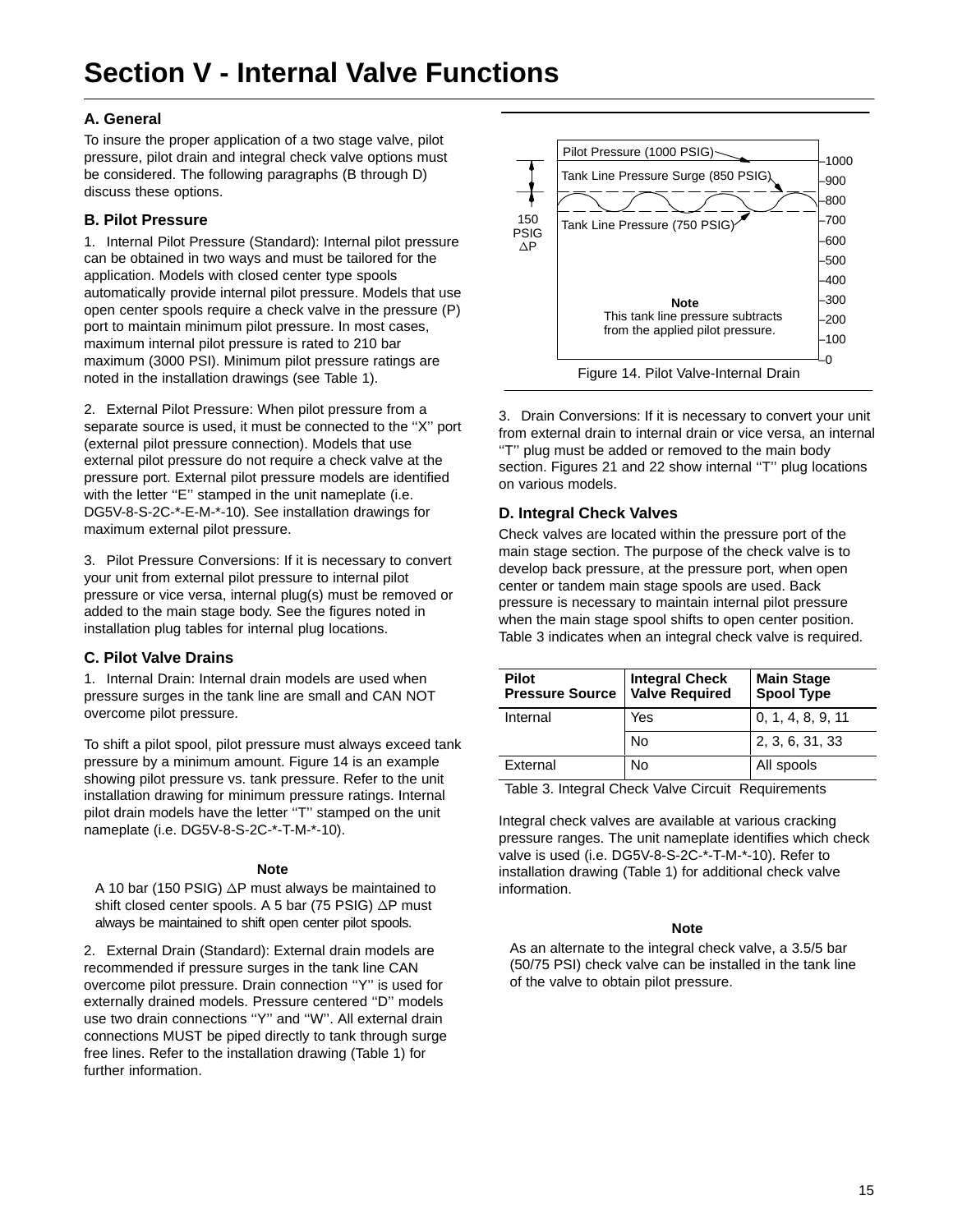## **Section VI - Installation**

### **A. Installation Drawings**

The installation drawings listed in Table 1 show installation dimensions, port locations and operating parameters. Manifold, subplate and bolt kit information is also included.

#### **Note**

Detent valves must be installed with the valve spool in the horizontal position for good machine reliability. The mounting position of spring offset and spring centered models is unrestricted.

#### **Note**

Make sure the ''Y'' drain port is piped directly to the tank. Back pressure cannot be tolerated at this valve port.

#### **CAUTION**



On solenoid operated directional valves, ensure an electrical ground is connected to the valve. This prevents the possibility of a shock hazard if a coil develops a short circuit to the frame.

### **B. Fluids and Seals**

Standard seals (Nitrile) can be used with petroleum, water-glycols, and water-oil emulsion type fluids.

F1 seals (Butyl, EPR) must be used for alkyl phosphate-ester base fluids and aircraft type fire-resistant fluids. F1 seals cannot be used with petroleum or phosphate ester-hydrocarbon blends.

F3 seals (Viton®) can be used with all commonly used industrial hydraulic fluids. Viton<sup>®</sup> is compatible with petroleum, water-base and synthetic fire-resistant fluids.

® Viton is a registered trademark of E.I. Dupont

F6 seals (Nitrile) can be used with petroleum, water-glycols, and water-oil emulsion type fluids.

The following table summarizes the compatibilities of the most common phosphate ester fluids.

| <b>Fluid Type</b>                     | F <sub>1</sub> | F <sub>3</sub> | F6        |
|---------------------------------------|----------------|----------------|-----------|
| Skydrol                               | Yes            | No             | <b>No</b> |
| Pydraul 10-E                          | Yes            | No             | No        |
| Pydraul 29-E-L-T, 50-E<br>65-E, 115-E | Yes            | Yes            | Yes       |
| Pydraul 230-C, 312-C,<br>$540-C$      | No             | Yes            | Yes       |
| Fyrquel & Fyrlube                     | Yes            | Yes            | Yes       |
| Fyrtek                                | No             | Yes            | Yes       |
| Houghton Safe 1000 Series             | Yes            | Yes            | Yes       |

### **C. Piping and Tubing**

1. All pipes and tubing must be thoroughly cleaned before installation. Recommended cleaning methods are sandblasting, wire brushing and pickling.

2. To minimize flow resistance and the possibility of external leakage, use only the necessary fittings and connections required for proper installation.

3. The number of bends in tubing should be kept to a minimum to prevent excessive turbulence and friction of fluid flow. Tubing must not be bent too sharply. The recommended radius for tube ends is three times the inside diameter.

### **D. Hydraulic Fluid Recommendations**

Hydraulic fluid within the systems performs the dual function of lubrication and transmission of power. To insure proper lubrication, system life, and component reliability, fluid selection should be made carefully with the assistance of a reputable supplier. Fluid selection should be acceptable for use with all valves, motors and pumps within the system.

The fluid recommendations noted in the data sheet are based on our experience in industry as a hydraulic component supplier. Where special considerations indicate a need to depart from these recommendations, see your Vickers sales representative.

### **E. Cleanliness**

To ensure your hydraulic system is clean, perform the following steps:

- 1. Clean (flush) the entire system to remove paint, metal chips, welding shot, etc.
- 2. Filter each oil change to prevent introduction of contaminants.
- 3. Provide continuous oil filtration to remove sludge, products of wear and corrosion generated during the life of the system.
- 4. Provide protection to all areas that can introduce airborne contaminants into the system.
- 5. Perform regular servicing procedures of filters, breathers, and reservoirs.

### **F. Overload Protection**

A relief valve must be installed in the system as close to the pump as possible. the relief valve limits pressure in the system to a prescribed maximum. The setting of the relief valve depends on the work requirements of the system.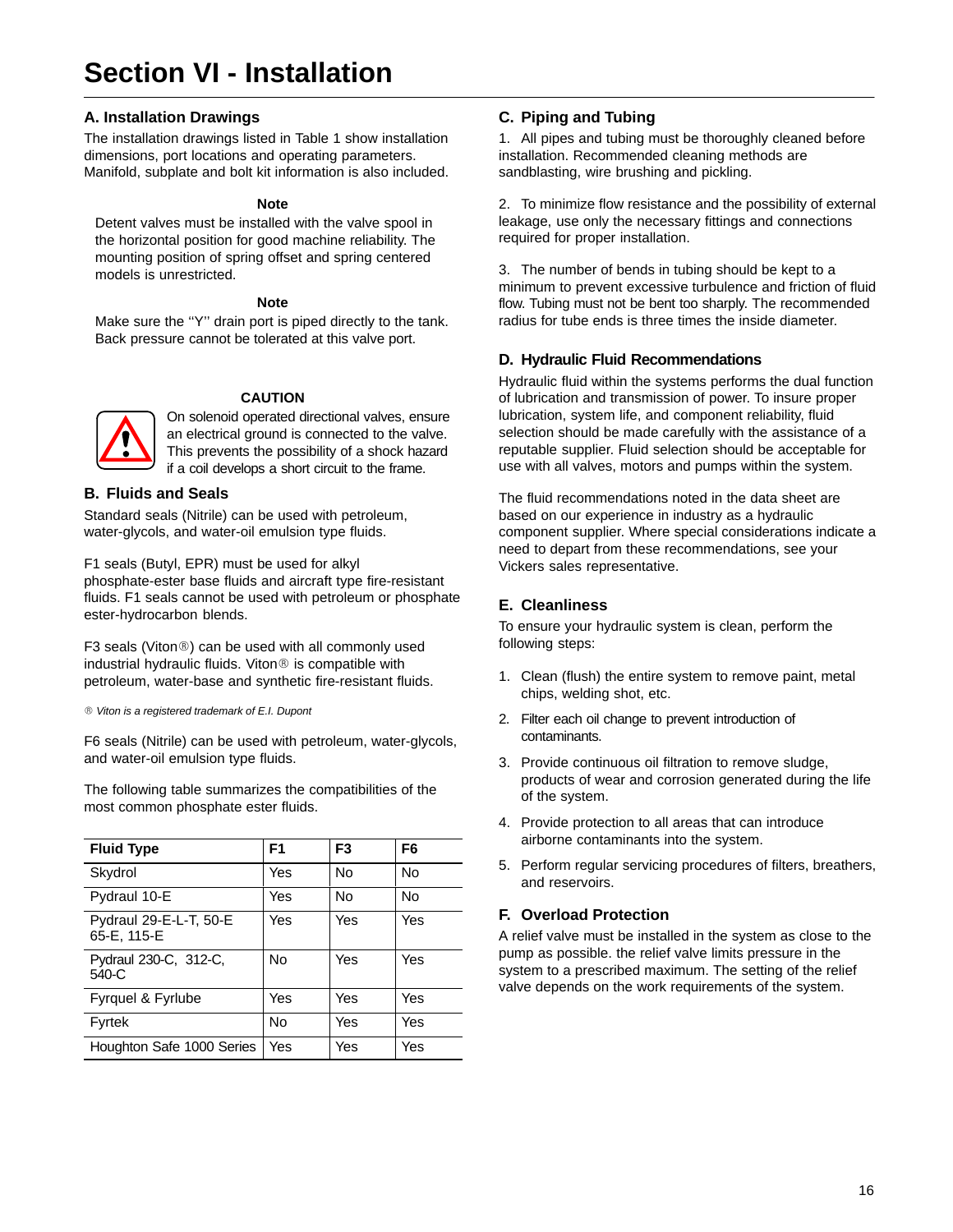## **Section VII - Service, Inspection & Maintenance**

### **A. Service Tools**

No special tools are required to service this valve series.

### **B. Inspection**

Periodic inspection of the fluid condition and tube or piping connections can save time consuming breakdown and unnecessary parts replacement. the following should be checked regularly.

- 1. All hydraulic connections must be kept tight. A loose connection in a pressure line will permit the fluid to leak out. If the fluid level becomes so low as to uncover the inlet pipe opening in the reservoir, extensive damage to the system can result. Loose connections also permit air to be drawn into the system resulting in a noisy and/or erratic operation.
- 2. Clean fluid is the best insurance for long service life. Therefore, check the reservoir periodically for dirt and other contaminants. If the fluid becomes contaminated, flush the entire system and add new fluid.
- 3. Filter elements should also be checked periodically. A clogged filter element will cause higher pressure drops within the system.
- 4. Air bubbles in the reservoir can ruin the valve and other components. If bubbles are seen, locate the source of the air and seal the leak.

### **C. Adding Fluid to the System**

When hydraulic fluid is added to replenish the system, pour it through a fine wire screen (200 mesh or finer). When applicable, pump the fluid through a 10 micron filter. DO

NOT use a cloth to strain the fluid or lint may enter the system.

### **D. Adjustments**

No periodic adjustments are required other than normal system maintenance,

### **E. Replacement Parts**

Reliable operation throughout the specified operating range is assured only if genuine Vickers parts are used. Sophisticated design processes and material are used in the manufacture of our parts. Substitutions may result in early failure. Part numbers are shown in the parts and service drawings listed in Table 1.

### **F. Product Life**

The service life of this product is dependent upon environment, duty cycle, operating parameters and system cleanliness. Since these parameters vary from application to application, the ultimate user must determine and establish the periodic maintenance required to maximize life and detect potential component failure.

### **G. Troubleshooting**

Table 4 lists the common difficulties experienced with directional valves and systems. It also indicates the probable causes and remedies for each of the troubles listed.

Also remember that many apparent failures may actually be the failure of other parts of the system. The cause of improper operation is best diagnosed with adequate testing equipment and a thorough understanding of the complete hydraulic system.

| <b>TROUBLE</b>                      | <b>PROBABLE CAUSE</b>                                        | <b>REMEDY</b>                                                                                     |
|-------------------------------------|--------------------------------------------------------------|---------------------------------------------------------------------------------------------------|
| Valve spool fails to move           | Dirt in system                                               | Disassemble, clean and flush.                                                                     |
|                                     | Solenoids inoperative                                        | Check electrical source and solenoids.                                                            |
|                                     | Improper assembly                                            | Check proper assembly. Refer to appropriate figure<br>and assembly procedure.                     |
|                                     | Improper installation connections                            | Check installation drawings                                                                       |
| Valve produces undesirable response | Improper valve assembly<br>Improper installation connections | Checks parts drawing and installation drawing for<br>proper assembly and installation connections |
|                                     | Solenoid wiring reversed                                     | Reverse connections to the solenoids                                                              |

Table 4. Troubleshooting Chart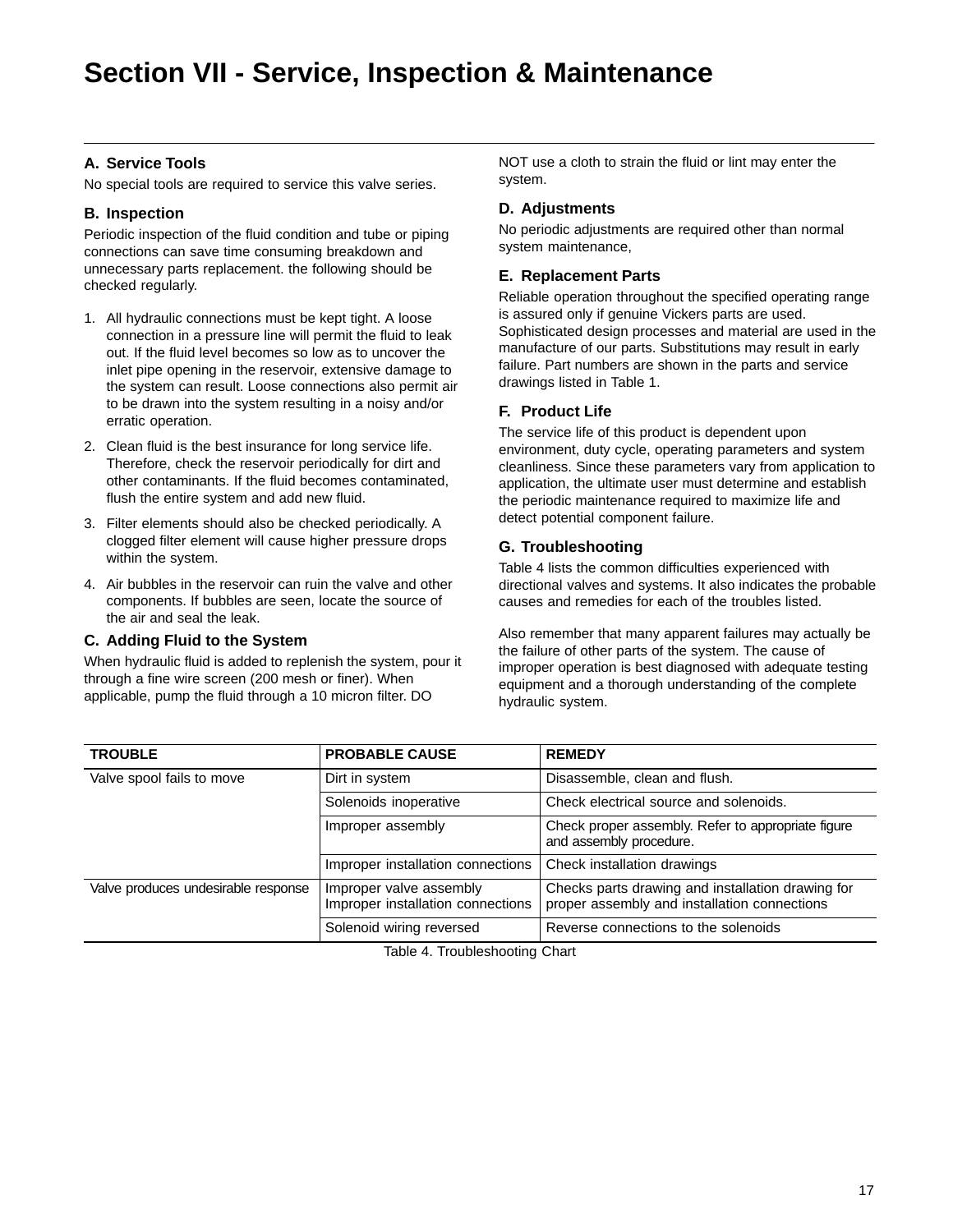## **Section VIII - Overhaul**

#### **WARNING**



Before breaking a circuit connection, ensure system power is off and system pressure has been relieved. Lower all vertical cylinders, discharge accumulators and block any load whose movement could generate pressure. Plug all units

and cap all lines to prevent entry of dirt into the unit or system.

### **A. Unit Removal**

- 1. Thoroughly clean the exterior of the valve and the area around the valve to prevent contamination of the system during removal.
- 2. Remove the valve from its subplate or mounting pad as follows:

A. If the valve is equipped with the insta-plug feature, loosen the two slotted screws and unplug the electrical wiring from the pilot section.

B. If the valve has an air operated section, turn off air supply and disconnect the pressure lines from the connection plate.

#### **WARNING**



In the following step make sure electrical power is off, then disconnect the solenoid wiring. Label each wire to provide assembly information.

C. If the valve has standard electrically operated solenoids, remove the four nameplate screws on top of the pilot section. Move nameplate and gasket aside to expose interior of the wire cavity. Disconnect solenoid wiring.

D. Loosen the six mounting screws that hold the main stage section to the mounting pad. Be ready to catch the fluid retained inside the lines and valve.

E. Remove the valve from the mounting pad and set it on a clean work bench. Use a chain lift when necessary.

### **B. Disassembly** (General)

The manual describes the disassembly sequence of a typical DG5V8 two-stage directional valve. See Figures 17 and 18. Slight variations may be noted on your model depending on the type of accessories and unit design. Figure 17 may be used for all models, except pressure centered ''D'' models regardless of the design. Refer to Section E and Figure 18 for pressure centered ''D'' models. Figure 19 shows the disassembly sequence of a DG4V-3(S)-\*A(L)/B(L)-FJ/FW-60 standard performance pilot valve.

### **C. Pilot Valve Crossover Plate Removal**

1. Remove the four attaching screws (1) from the pilot valve or crossover plate (2). Remove the pilot valve from the main stage body (3).

#### **Note**

The following section pertains to main stage disassembly. If your unit does not require main stage disassembly, omit the following section.

### **D. General Main Stage Disassembly**

(Refer to Figure 17)

#### **WARNING**



Spring in end cover is under tension. Slowly remove end cover screws alternatively to avoid damge to equipment and injury to personnel

#### **Note**

Repeat steps 1 and 2 for opposite side cover disassembly.

1. Loosen the four end cover screws (5) from end cover (6). Be ready to catch any oil trapped inside the unit. Remove the end cover and discard ''O'' ring (7).

#### **Note**

Spring (8) and washer (9) do not exist on spring offset ''A'' or floating type models.

- 2. Remove spring (8) and washer (9) from the main stage spool (10).
- 3. Remove main stage spool (10) from body (3).
- 4 Turn the body (3) on its side and remove ''O'' rings (11 and 12) and plugs (14) and (15) from mounting face.
- 5 Remove plugs (16) and (17) and ''O'' Rings (18) and (19) from body (3).
- 6. If necessary, remove rest pins (13) with vise grip pliers.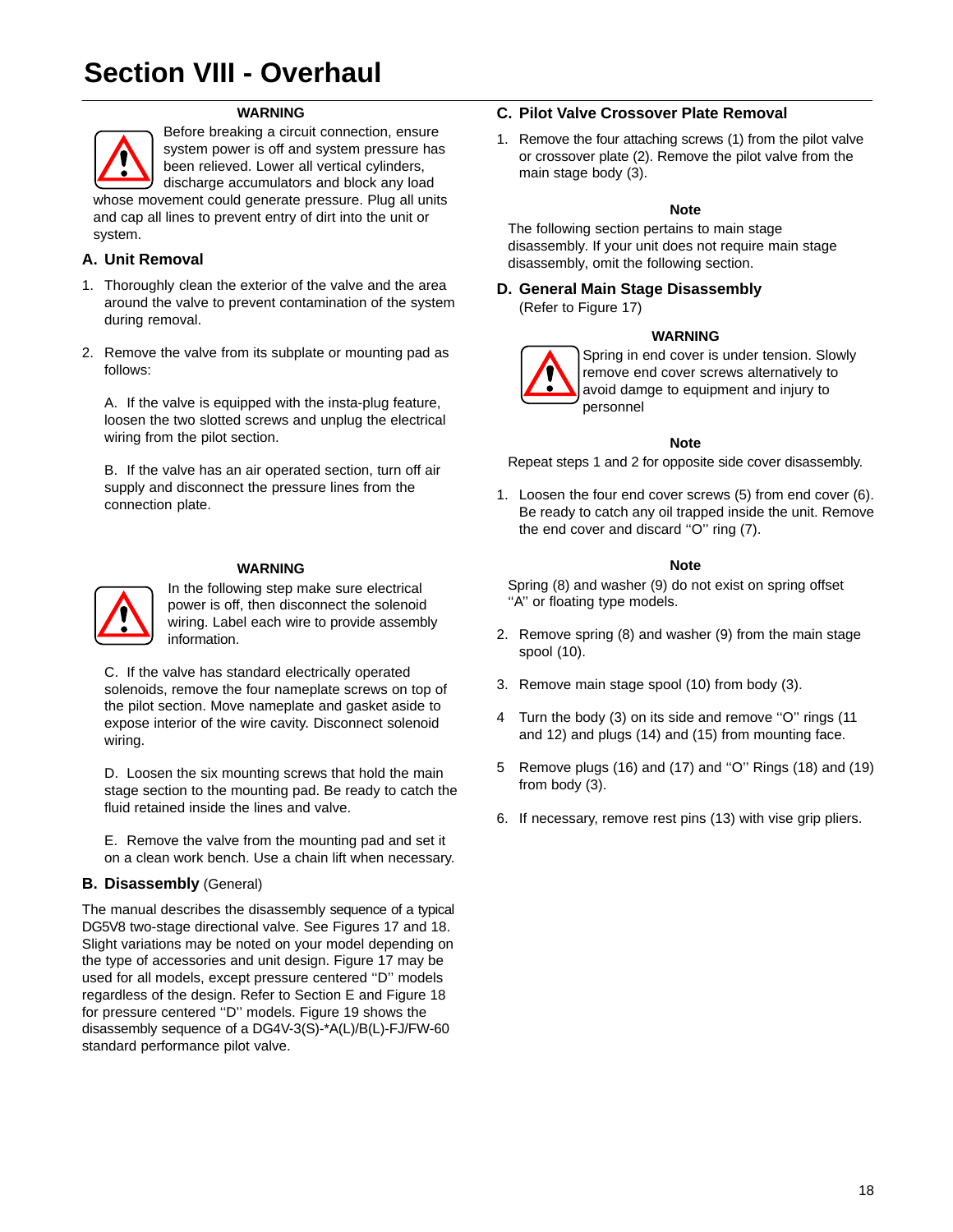- **E. Pressure Centered Main Stage Disassembly**  (Refer to Figure 18)
- 1. Remove the four attaching screws (1) from the crossover plate (2) and remove the crossover plate from the main stage body (3).

#### **Note**

The following section pertains to main stage disassembly. If your unit does not require main stage disassembly, omit the following section.

- 2. Loosen the four end cover screws (6) from end cover (7). Be ready to catch any oil trapped inside the unit. Remove the end cover, spring (10) and discard ''O'' ring (8).
- 3. Remove sleeve (11) and piston (12) from the main stage spool (9).
- 4. Remove main stage spool (9) from body (3).

#### **Note**

Perform step 5 for opposite side cover disassembly. Note that centering springs are different.

- 5. Loosen the four end cover screws (13) from end cover (14). Be ready to catch any oil trapped inside the unit. Remove the end cover, spring (15), centering washer (16) and ''O'' Ring (17).
- 6. Remove plug (18) and ''O'' Ring (19) from cover (7).
- 7. Turn the body (3) on its side and remove ''O'' rings (20, 24, 25 and 26) from mounting face.
- 8. If necessary, remove rest pins (27) with vise grip pliers.

#### **Note**

The following step pertains to integral check valve models only. DO NOT remove check valve parts unless inspection or unit operation indicates a check valve problem. If check valve removal is necessary, perform step 9.

9. See Table 7 for screw information. Obtain a piece of pipe or tubing with an inside diameter that is slightly larger than the outside diameter of the seat. Also obtain a flat washer. Remove seat (21), Figure 15, per instructions noted in Figure 15. Remove poppet (22) and spring (23).

| Model     | <b>Screw Dia./</b><br><b>Thread Type</b> | <b>Screw</b><br>Length |
|-----------|------------------------------------------|------------------------|
| DG4V-3(S) | .5625-18<br>UNF-2B                       | 76.2mm<br>(3 in.)      |

Table 7. Screw Tabulation for Seat Removal

#### **Note**

DO NOT remove the internal plugs of body unless inspection reveals a problem.

10. Remove ''O'' rings (4) and (29), set screw (5) and plug (28) from body (3).



Figure 15. Check Valve Seat Removal

#### **F. High/Standard Performance Pilot Valve Disassembly** (Refer to Figure 19)

#### **Note**

The following steps describe the disassembly sequence of a DG4V-3(S)-\*A(L)/B(L)-FJ/FW-60 pilot valve.

- 1. Remove the four screws (1) from name plate (2) and remove the nameplate, cover (3) and gasket (4) from the terminal box (5). Discard gasket (4).
- 2. Remove two screws (7) and strap (8) from the terminal box (5).
- 3 Remove two screws (9), ground screw (11), terminal box (5) and gasket (6) from body (10). Discard gasket (6).

#### **Note**

If the pilot valve is equipped with two solenoids, perform steps 3 through 6 for opposite end of body (10).

- 4. Remove knob (12) ) from core tube S/A (21). Remove coil (14) from body (10) and discard ''O'' Rings (13) and (15). Unscrew core tube.
- 5. Remove push pin (18), spring 917), washer (19) or (20) and "O" Ring (15) from body (10). Remove "O" Ring (16) from core tube S/A (21).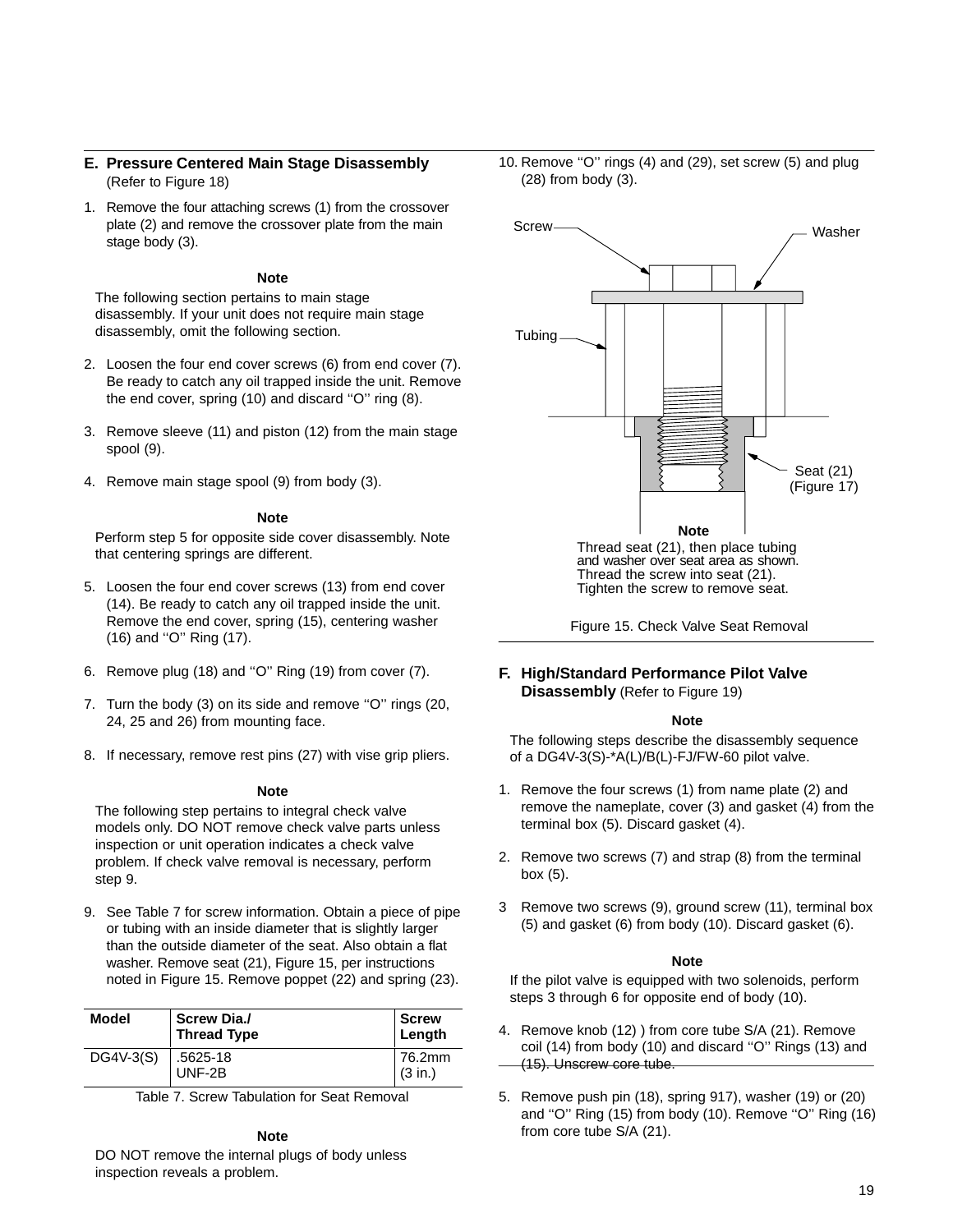- 6. Remove pilot spool (22) from body (10).
- 7. Secure the body and remove plug (24) and ''O'' Ring (25) from body (10). Discard "O" Ring (25).
- 8 If necessary, remove rest pins (26) with vise grip pliers.

### **H. Cleaning**

All parts must be thoroughly cleaned and kept clean during inspection and assembly. Close tolerance of valve bodies and spools make this requirement critical. Clean all parts with a commercial solvent that is compatible with system fluid. Compressed air may be used to clean valve, but it must be filtered to remove water and contamination. Clean compressed air is particularly useful for cleaning spool orifices, body passages and drying parts.

### **I. Inspection, Repair and Replacement**

1. Check that all internal passages are clean and free from obstruction. Examine all mating surfaces for nicks and burrs. Minor nicks and burrs can be removed with crocus cloth or an India stone.

#### **CAUTION**



DO NOT stone the edges of spool sealing lands. Remove minor burrs with #500 grit paper. Use the paper very lightly on the outer diameter of each spool.

- 2. Inspect all screws for evidence of damaged threads. If threads are damaged, replace the screws.
- 3. Inspect all springs for distortion or wear. The ends of the springs shall be square and parallel to each other. Replace springs that are damaged or distorted.
- 4. Check push pins, pole faces, washers, and manual plungers for burrs, cracks or mushrooming. Replace all parts that show evidence of wear.
- 5. Visually inspect the internal coring (bore) of each body for large scratches or erosion across the spool land sealing areas. If such evidence is found, replace valve. If the body bore passes inspection, check bore to spool clearance as follows:

A. Lubricate spools and body bores with clean system fluid. make sure the parts are clean.

B. Insert the spool into its body bore. Rotate the spool 360° while moving it back and forth. Observe the following:

If the spool does not move freely, the spool is sticking inside the body bore. Remove the spool and recheck the spool and body bore for scratches and/or burrs. remove any minor scratches or burrs with India stone or crocus cloth. Repeat steps A and B.

#### **Note**

An alternate test is to turn the body on end and allow gravity to pull the spool from the body into your hand. if the spool does not move under the influence of gravity, the spool is sticking inside the body bore.

If the spool binding persists, replace the valve.

Check the feel of the spool. If side movement of the spool can be felt within the body bore, the body/spool clearances are excessive. A new spool and body have a select fit of approximately 0.0002-0.0003 inch. Body/spool clearances in excess of this value may still work satisfactorily in your system; however, limitations are dependant on how much leakage your valve system can tolerate. Normally, excessive body/spool clearances dictate replacing the entire valve.

#### **Note**

If a new spool is installed into a new or used body, break the feathered edges of the spool balancing grooves with a three or four cornered India stone. See Figure 20. Lightly polish the spool with #500 grit paper. Wash the spool in clean solvent. Repeat steps A and B.

Step 6 pertains to detented ''N'' pilot valves only.

- 6. Check the detent by moving the spool through the detent. A steady frictional force should be observed. If the detent force is weak (less than 1 lb.), replace the detent subassembly. The detent should be assembled on both ends of the spool.
- 7. Perform a continuity test on each solenoid coil S/A. Resistance values will vary with the voltage rating of the coil. Refer to Table 8. This test is superficial, but a more rigorous test requires special equipment. If the coil seems to be burned or extreme heat is encountered during operation, the coil may be shorted. make sure the correct voltage is being applied to the coil.



Figure 16. Spool Balancing Grooves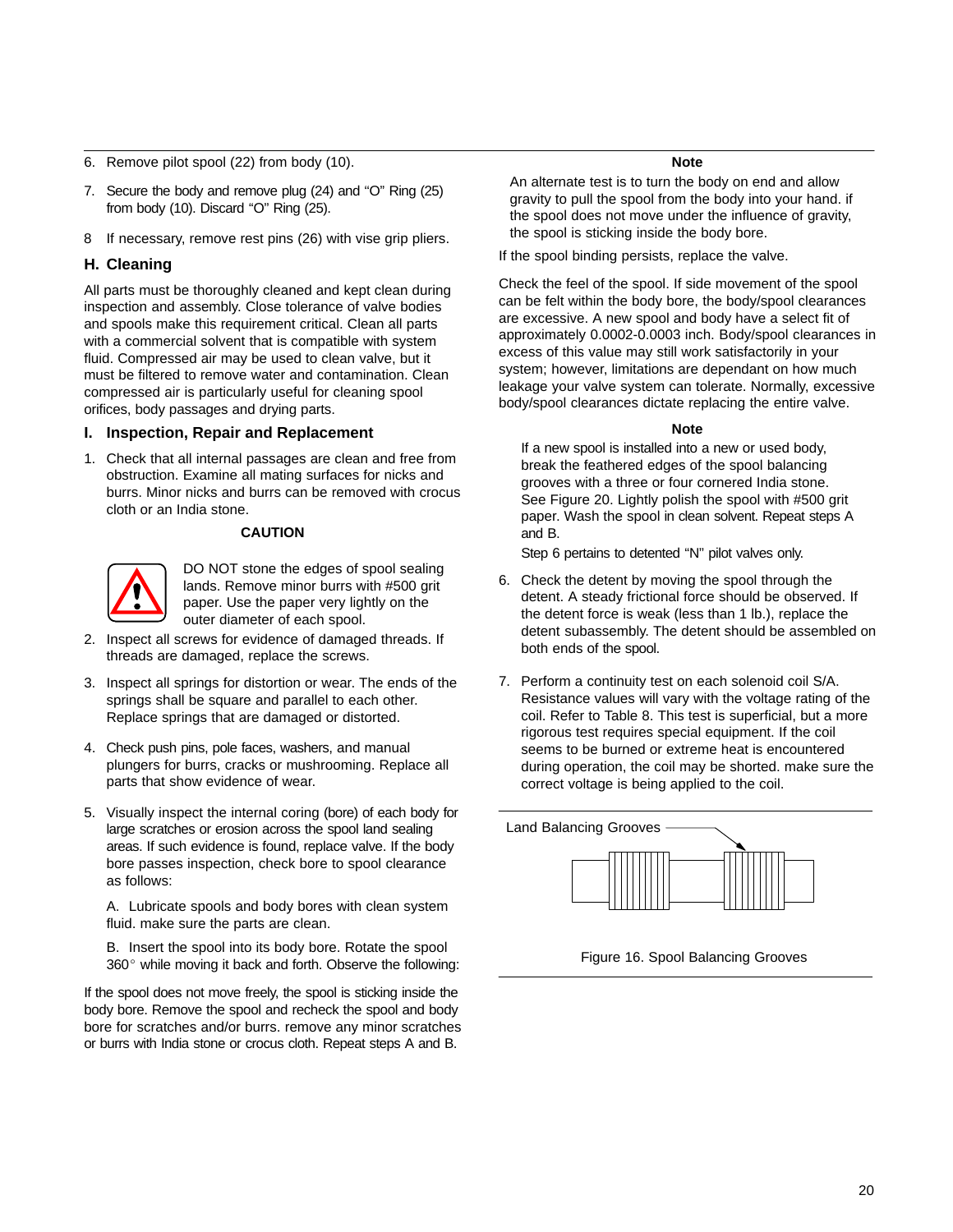| <b>Voltage</b>           | <b>Coil Resistance</b> |  |  |  |
|--------------------------|------------------------|--|--|--|
| 6 DC                     | 1.3 Ohms               |  |  |  |
| 12 DC                    | 4.9 Ohms               |  |  |  |
| 24 DC                    | 19.6 Ohms              |  |  |  |
| 48 DC                    | 78.4 Ohms              |  |  |  |
| 115 DC                   | 412 Ohms               |  |  |  |
| 230 DC                   | 1680 Ohms              |  |  |  |
| 115 AC (60 Hz)           | 37 (3S) 30.5 (3) Ohms  |  |  |  |
| 230 AC (60 Hz)           | 154 (3S) 129 (3) Ohms  |  |  |  |
| 460 AC (60 Hz)           | 637 (3S) Ohms          |  |  |  |
| Table 0. Cail Desistance |                        |  |  |  |

#### Table 8. Coil Resistance

### **J. Assembly**

Before assembly, obtain the correct seal kit as noted in the parts drawing. Lubricate all "O" rings and internal parts with clean system fluid to provide initial lubrication and facilitate assembly.

Check the model code to determine correct assembly of units. If a L.H. suffix appears in the model code, the pilot valve solenoid is assembled left hand. Refer to service drawing for parts orientation.

Assembly will be in reverse of the disassembly sequence shown in Figures 17 and 18 unless otherwise specified.

#### **K. General Main Stage Assembly** (Refer to Figure 17)

- 1. Install ''O'' rings (18 and 19) on plugs (16 and 17). Lubricate plug threads and install plugs into body (3). Torque plugs to value noted in parts drawing. Refer to Table 1.
- 2. Tap new rest pin(s) (13) into place if removed during disassembly.
- 3. Install ''O'' ring (11) into 'X' and 'Y' port mounting grooves.
- 4. Install ''O'' rings (12) into port mounting grooves 'A', 'B', 'P' and 'T'.
- 5. Lubricate spool lands with clean system fluid and then carefully install spool (10) into main body bore. Make sure the spool moves freely inside the body bore and is oriented properly. (See parts drawing).

#### **Note**

Spring (8) and washer (9) do not exist on spring offset 'A' or 'floating' type models.

- 6. Install washer (9) and spring (8) on end of spool (10).
- 7. Install "O" ring (7) into body (3) as shown.

8. Install cover (6) on body (3) with four screws (5). Torque the screws to value noted in parts drawing. Refer to Table 1. Make sure cover is oriented properly (in line with body contours).

#### **Note**

Repeat steps 6 through 8 for opposite side cover assembly.

- **L. Pressure Centered Main Stage Assembly** (Refer to Figure 18)
- 1. Install ''O'' rings on plugs. Lubricate plug threads and install plugs and set screws into body (3). Torque plugs to value noted in parts drawing. Refer to Table 1.
- 2. Tap new rest pin(s) (27) into place if removed during disassembly.

### **L. Check Valve Models**

(Refer to Figure 18)

#### **Note**

The following step pertains to integral check valve models only.

- 3. Place spring (23) into poppet (22) and then install poppet into pressure port (P) cavity as shown. Obtain a suitable push rod and press seat (21) into pressure port (P) cavity. (See assembly drawing for seat orientation.) Use an arbor press for this operation. Install ''O'' ring (20) into pressure port mounting groove.
- 4. Install ''O'' ring (26) into 'X' and 'Y' port mounting grooves.
- 5. Install ''O'' rings (25) into port mounting grooves 'A', 'B' and 'T'.
- 6. Install ''O'' ring (24) in port mounting groove 'W'.
- 7. Lubricate spool lands with clean system fluid and then carefully install spool (9) into main body bore. Make sure the spool moves freely inside the body bore and is oriented properly. (See parts drawing).
- 8. Install piston (12), sleeve (11) and spring (10) into cover (7).
- 9. Install ''O'' ring (8) in body (3).
- 10. Install cover (7) on body (3) with four screws (6). Torque the screws to the value noted in parts drawing. Refer to Table 1.
- 11. Install ''O'' ring (17), centering washer (16) and spring (15) in body (3).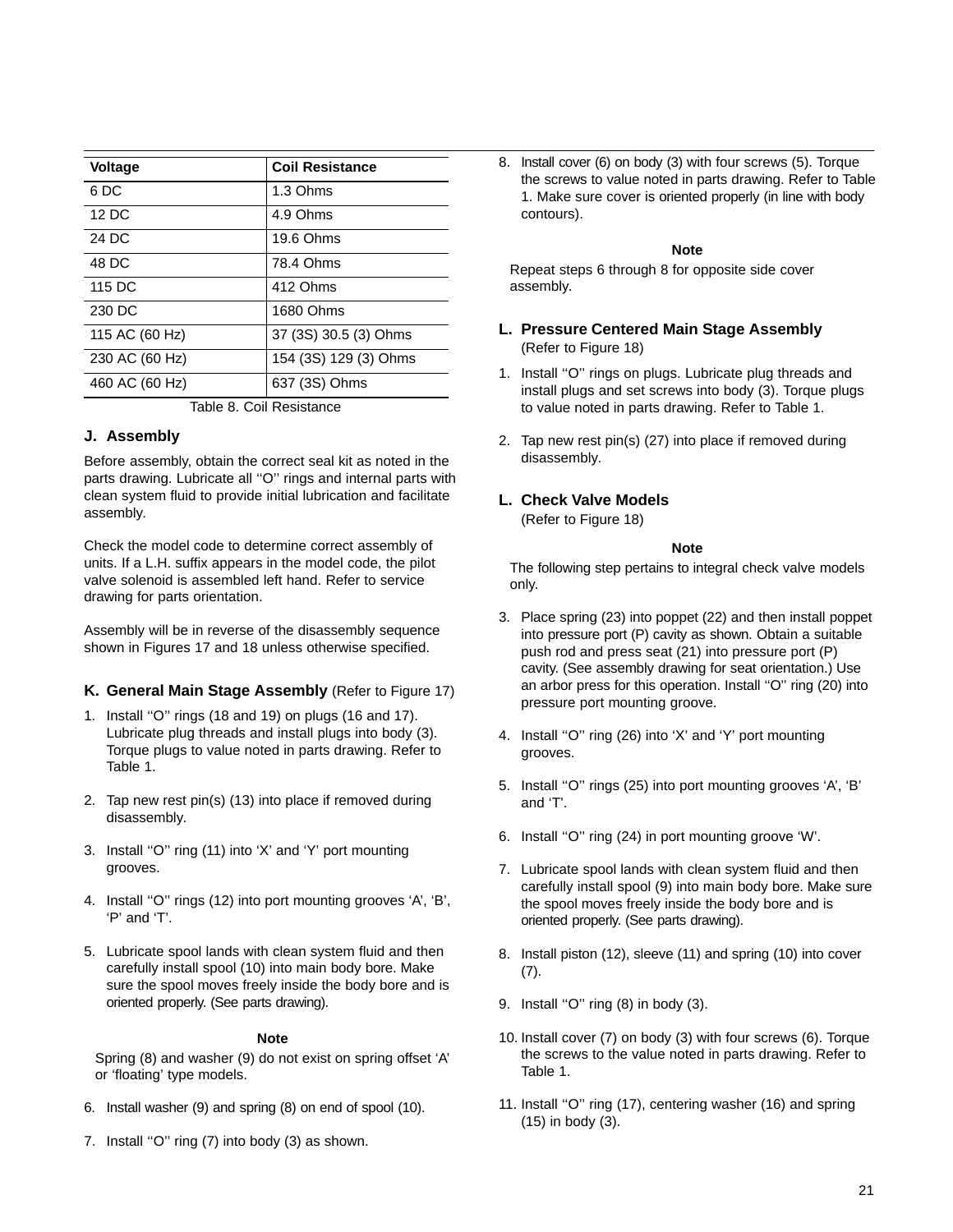- 12. Install cover (14) on body (3) with four screws (13). Torque the screws to the value noted in parts drawing. Refer to Table 1.
- 13. Install plugs (18) and ''O'' rings (19) into cover (7).
- 14 For DG3V8 models, install crossover plate (2) on body (3) with four screws (1). Torque screws to value noted in parts drawing. Refer to Table 1.

### **M. High/Standard Performance Pilot Valve Assembly** (Refer to Figure 19)

- 1. Install ''O'' rings (25) on plugs (24). Lubricate plug threads and install into body (10). Install remaining ''O'' rings (25) into body (10). Torque plugs to the value shown in parts drawing. Refer to Table 1.
- 2. Lubricate pilot spool (22), then carefully install spool into the body (10).

#### **Note**

If pilot valve is equipped with two solenoids, repeat steps 3 through 7.

- 3. Assemble washer (19) or (20) on end of spool (22) with sharp break edge toward outside of body.
- 4. Install spring (18), push pin (17) and ''O'' ring (15) into body (10).
- 5. Install ''O'' ring (16) on core tube S/A (21) and install core tube S/A into body (10).
- 6. Install ''O'' ring (13) on core tube S/A (20).
- 7. Install coil (14) on body (10) and secure to core tube S/A (20) with knob (12).
- 8. Install gasket (6) and terminal box (5) on body (10) and secure with ground screw (11) and two screws (9).
- 9. Install strap (8) on terminal box (5) with two screws (7).
- 10. Install gasket (4), cover (3) and nameplate (2) on terminal box (5) with four screws (1).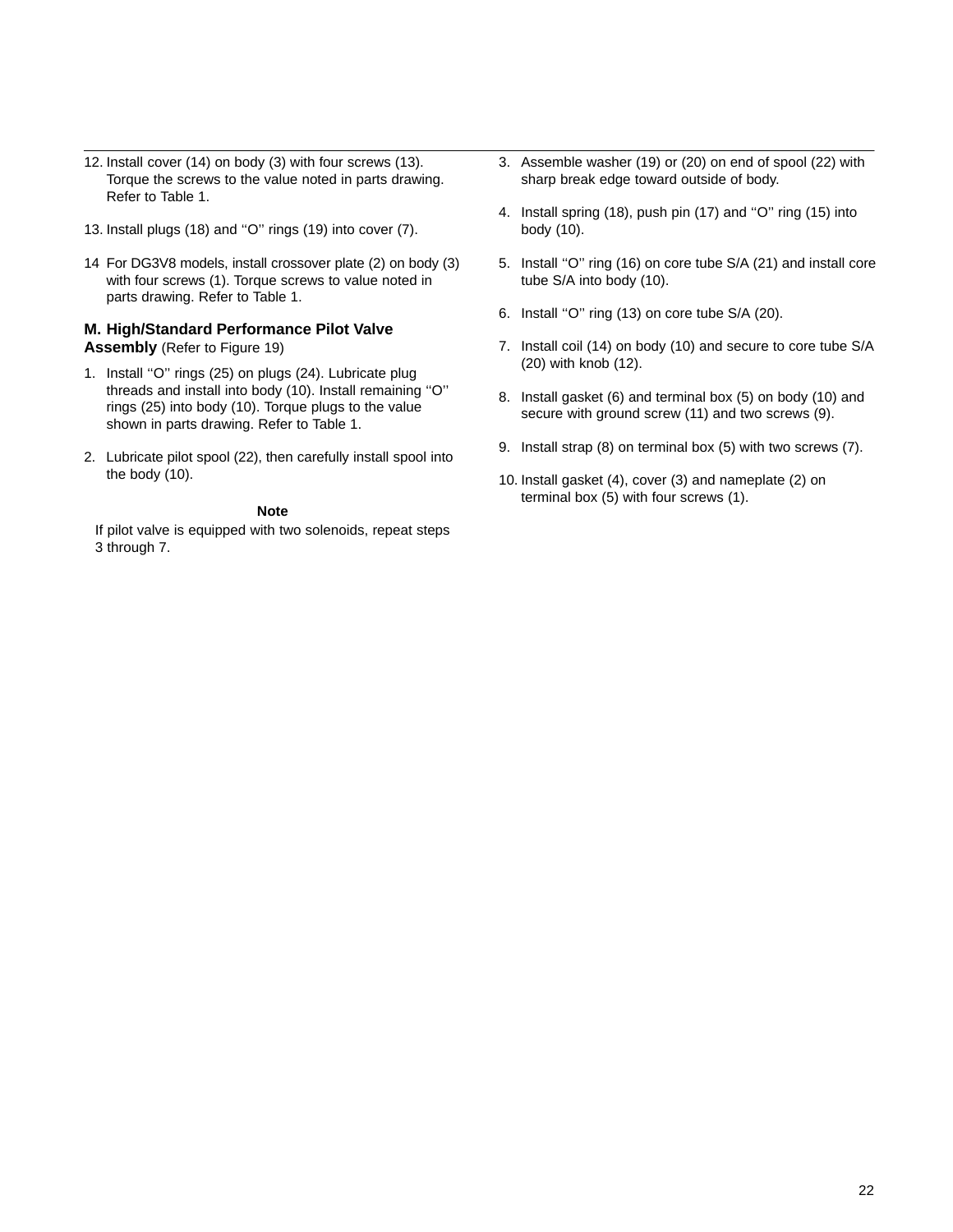## **DG5V-8-S/H-\*(C)-10**



| Item           | <b>Nomenclature</b> | Quantity | Item | <b>Nomenclature</b> | Quantity       |
|----------------|---------------------|----------|------|---------------------|----------------|
| $\mathbf{1}$   | <b>Screw</b>        | 4        | 11   | " $O$ " Ring        | $\overline{2}$ |
| 2              | Pilot Valve         |          | 12   | "O" Ring            | 4              |
| $\mathbf{3}$   | Body                |          | 13   | Pin                 | $\overline{2}$ |
| $\overline{4}$ | Plug                |          | 14   | Plug                |                |
| 5              | Screw               | 8        | 15   | Plug                |                |
| 6              | Cover               | 2        | 16   | Plug                | $\overline{2}$ |
| $\overline{7}$ | "O" Ring            | 2        | 17   | Plug                | 8              |
| 8              | Spring              | 2        | 18   | "O" Ring            | $\overline{2}$ |
| 9              | Washer              | 2        | 19   | "O" Ring            | 8              |
| 10             | Spool               |          |      |                     |                |

Figure 17. Main Stage Section, Spring Centered "C" Model, DG5V-\*-S/H-\*(C)-10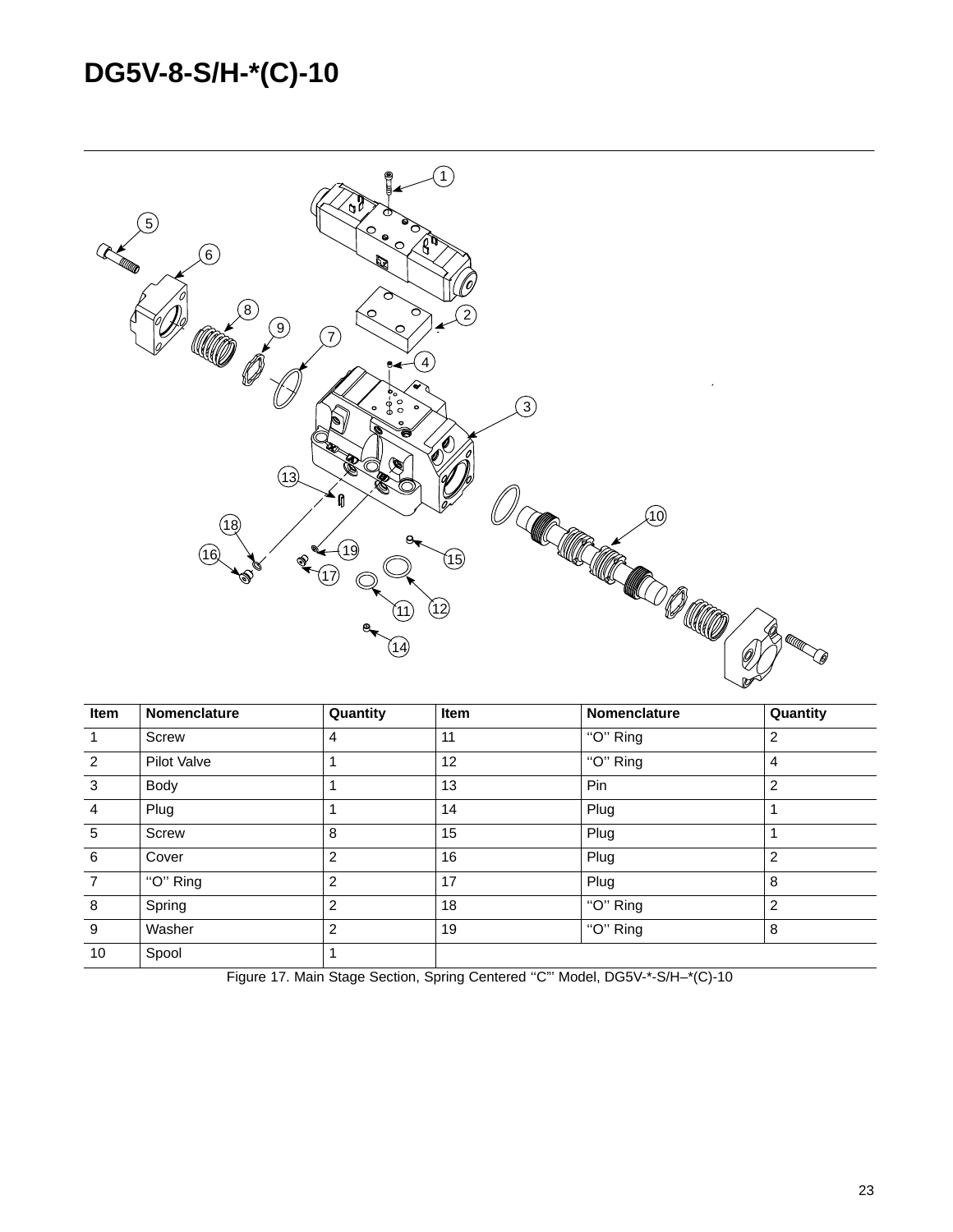## **DG3V-8-\*(D)-10**



| Item           | Nomenclature           | Quantity       | Item | Nomenclature            | Quantity       |
|----------------|------------------------|----------------|------|-------------------------|----------------|
| 1              | Screw                  | 4              | 16   | <b>Centering Washer</b> |                |
| $\overline{2}$ | <b>Crossover Plate</b> |                | 17   | "O" Ring                | 1              |
| 3              | Body                   |                | 18   | Plug                    | 4              |
| $\overline{4}$ | "O" Ring               | 4              | 19   | "O" Ring                |                |
| 5              | Set screw              |                | 20   | "O" Ring                | 1              |
| 6              | Screw                  | 4              | 21   | Seat                    | 1              |
| $\overline{7}$ | Cover                  |                | 22   | Poppet                  |                |
| 8              | "O" Ring               | $\overline{2}$ | 23   | Spring                  | 1              |
| 9              | Spool                  | 2              | 24   | "O" Ring                |                |
| 10             | Spring                 | 2              | 25   | "O" Ring                | 3              |
| 11             | Sleeve                 |                | 26   | "O" Ring                | 2              |
| 12             | Piston                 |                | 27   | Rest Pin                | $\overline{2}$ |
| 13             | Screw                  | 4              | 28   | Plug                    | 1              |
| 14             | Cover                  |                | 29   | "O" Ring                | 1              |
| 15             | Spring                 |                |      |                         |                |

Figure 18. DG3V-8-\*(D) (2/8/28)-10 Pressure Centered with Check Valve Options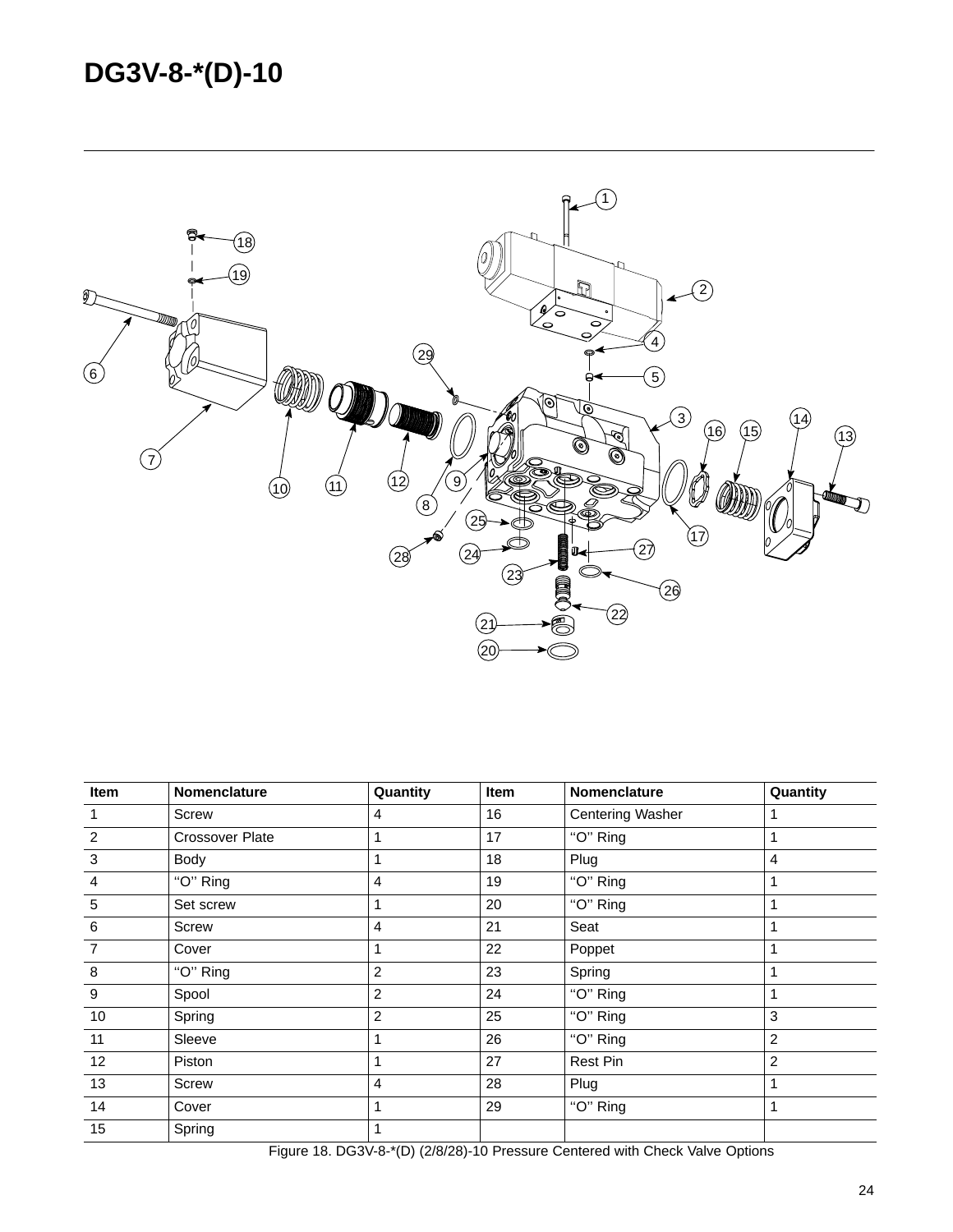## **DG4V-3(S)-\*A(L)/B(L)-FJ/FW-60**



| Item            | Nomenclature        | Qty | Item | Nomenclature       | Qty            |
|-----------------|---------------------|-----|------|--------------------|----------------|
| $\overline{1}$  | Screw               | 4   | 14   | Coil               | 1              |
| 2               | Nameplate           |     | 15   | "O" Ring           | 2              |
| 3               | Cover               |     | 16   | "O" Ring           | 1              |
| $\overline{a}$  | Gasket              |     | 17   | Push Pin           | 1              |
| $5\phantom{.0}$ | <b>Terminal Box</b> |     | 18   | Spring             | 1              |
| 6               | Gasket              |     | 19   | Washer (DC models) | $\overline{2}$ |
| $\overline{7}$  | Screw               | 2   | 20   | Washer (AC models) | $\overline{c}$ |
| 8               | Strap               |     | 21   | Core Tube S/A      | 1              |
| 9               | Screw               | 2   | 22   | Spool              | 1              |
| 10              | Body                |     | 23   | Plug               | 1              |
| 11              | Screw               |     | 24   | Plug               | 1              |
| 12              | Knob                |     | 25   | "O" Ring           | 4              |
| 13              | "O" Ring            |     | 26   | Pin                | 1              |

Figure 19. Standard/High Performance Pilot Valve, DG4V-3(S)-\*A(L)/B(L)-FJ/FW-60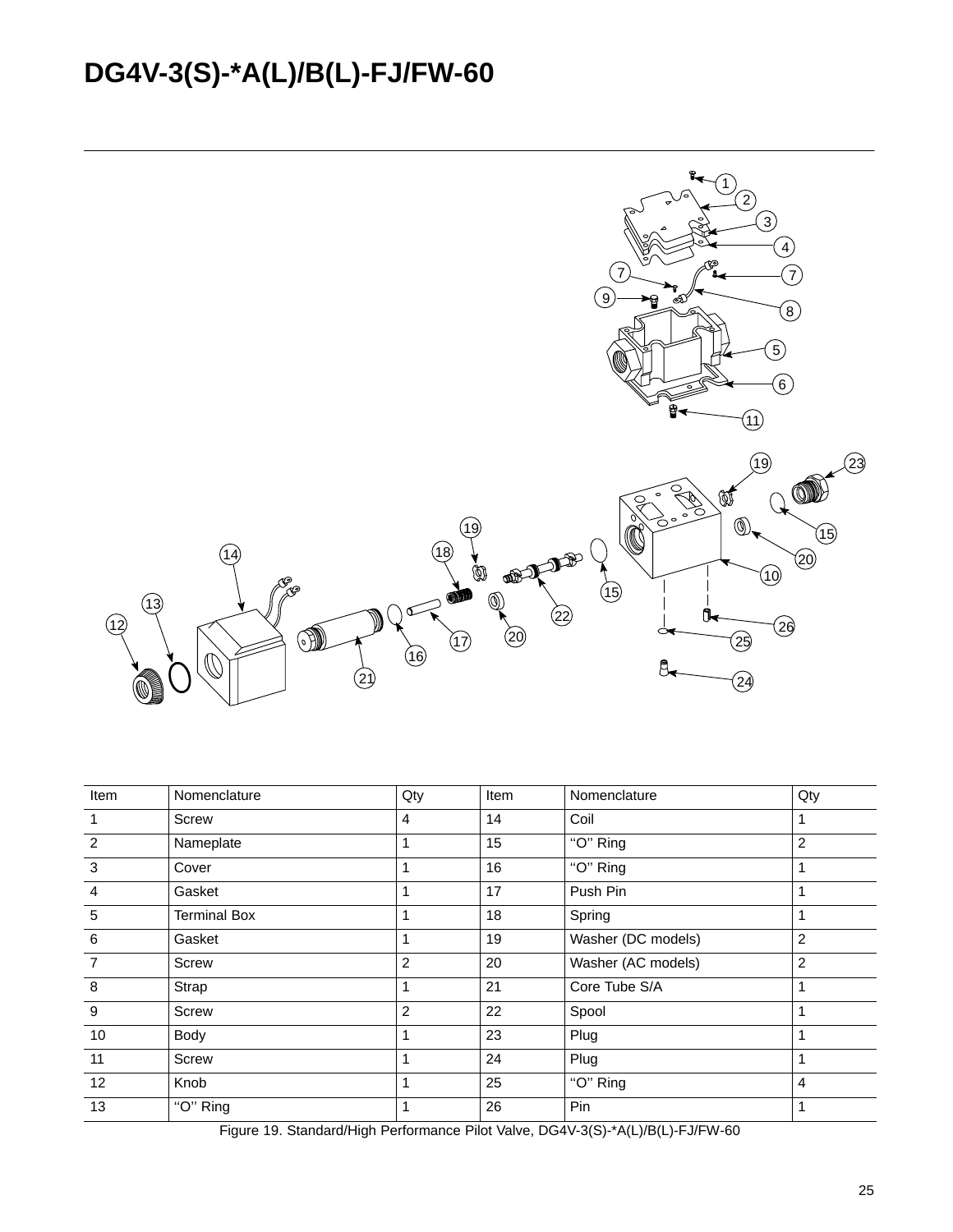## **Section IX - Internal Body Passages & Plug Locations**

Two stage directional valves can be converted to different operational modes, i.e. internal/external, pilot pressure or drain, fast response, etc. To accomplish this, internal plugs must be removed or added within the main stage body passages.

Table 9 is a list of basic models with the incorporated operational model changes. Each model is referenced to a particular figure. The figure illustrates internal passages and plug locations.

> Operational Mode Change (Reference Model Code, Table 2)

|            | Standard                |  |  |
|------------|-------------------------|--|--|
| $x -$      | Fast response option    |  |  |
| Ε.         | External pilot pressure |  |  |
| $K/Q/R/S-$ | Integral check valve    |  |  |
| т.         | Internal pilot drain    |  |  |
|            |                         |  |  |



### **CAUTION**

DO NOT change internal plugs within mainstage unless power is off and system pressure is relieved.

| <b>Basic Model Description</b>                                                                                                                                                                              | Ref.       |
|-------------------------------------------------------------------------------------------------------------------------------------------------------------------------------------------------------------|------------|
| DG3V-8-(R)-10<br>DG3V-8-(R)-E-10<br>DG3V-8-(R)-X-10<br>DG3V-8-(R)-E-K/Q/R/S-10<br>DG3V-8-(R)-X-E-K/Q/R/S-10<br>DG3V-8-(R)-X-K/Q/R/S-10<br>DG3V-8-(R)-X-E-K/Q/R/S-10 (OmitT)<br>DG3V-8-(R)-X-E-T-K/Q/R/S-10  | Fig.<br>21 |
| DG5V-8-(R)-10<br>DG5V-8-(R)-E-10<br>DG5V-8-(R)-X-10<br>DG5V-8-(R)-E-K/Q/R/S-10<br>DG5V-8-(R)-X-E-K/Q/R/S-10<br>DG5V-8-(R)-X-K/Q/R/S-10<br>DG5V-8-(R)-X-E-K/Q/R/S-10 (Omit T)<br>DG5V-8-(R)-X-E-T-K/Q/R/S-10 | Fig.<br>21 |

### Table 9. Basic Models

| <b>Plug / Orifice Installation Table</b> |                              |          |          |  |  |
|------------------------------------------|------------------------------|----------|----------|--|--|
| DG5V-8-(R)                               | "A" Plug $\prime$<br>Orifice | "B" Plug | "C" Plug |  |  |
| 10                                       | Out                          | In       |          |  |  |
| $F-10$                                   | In                           |          |          |  |  |
| $X-10$                                   | Out                          | Out      |          |  |  |
| $E-K/Q/R/S-10$                           | In                           | In       | In       |  |  |
| $X-E-K/Q/R/S-10$                         |                              |          |          |  |  |
| $X-K/Q/R/S10$                            |                              | Out      |          |  |  |
| $X-E-K/Q/R/S-10$<br>(T omitted)          | Out                          | In       |          |  |  |
| $X-E-T-K/Q/R/S-10$                       |                              | In       | Out      |  |  |

| <b>Plug / Orifice Installation Table</b> |                         |          |          |  |  |
|------------------------------------------|-------------------------|----------|----------|--|--|
| DG3V-8-(R)                               | "А"<br>Plug/<br>Orifice | "B" Plug | "C" Plug |  |  |
| 10                                       | In                      | In       |          |  |  |
| $X-10$                                   | Out                     | In       | In       |  |  |
| $X-K/Q/R/S-10$                           | In                      | In       |          |  |  |
| $X-K/Q/R/S10$                            | Out                     | In       |          |  |  |



Figure 21